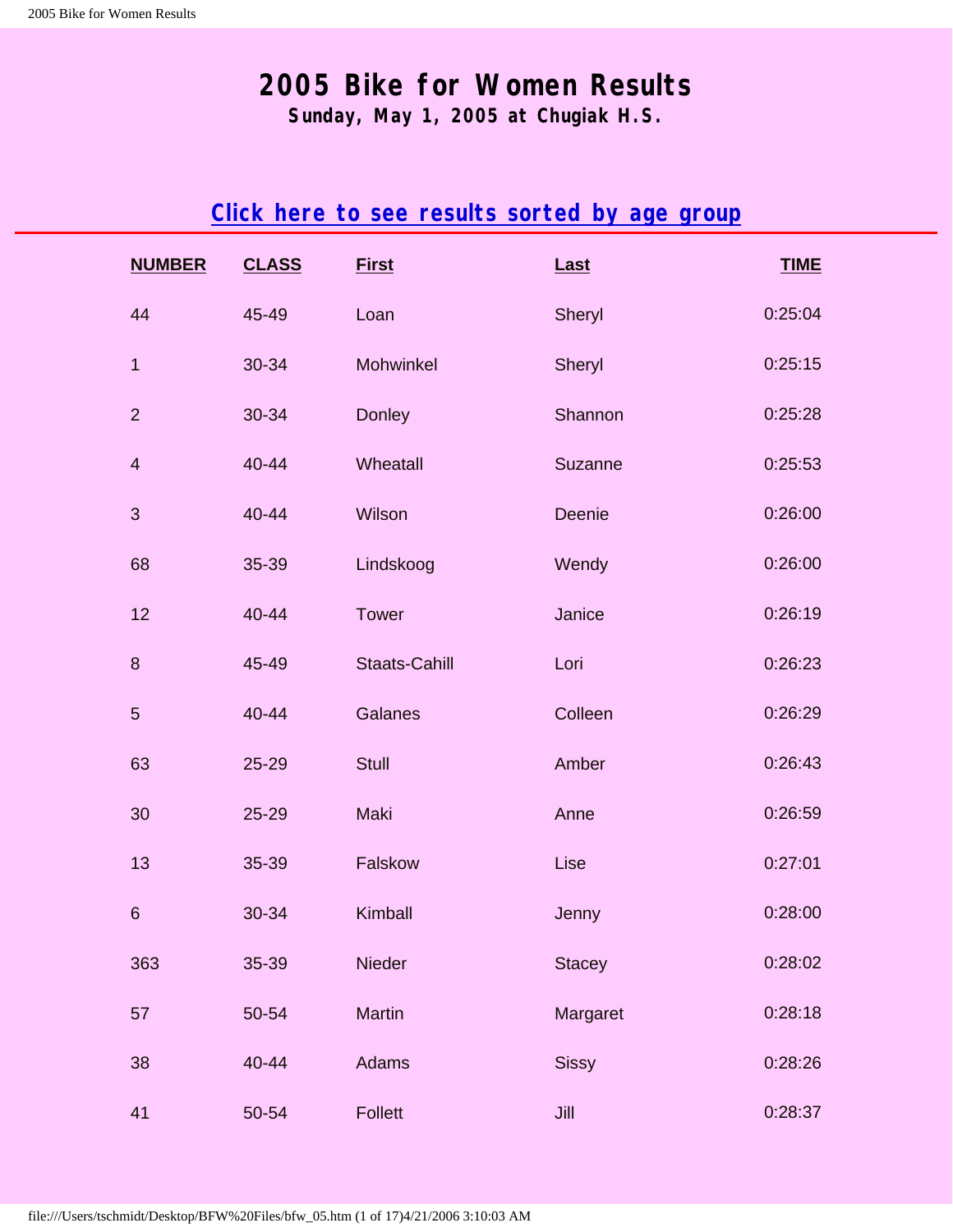| $\boldsymbol{9}$ | 30-34     | <b>McKee</b>   | Rebecca        | 0:28:38 |
|------------------|-----------|----------------|----------------|---------|
| 65               | 40-44     | Rosane         | Katy           | 0:28:38 |
| 56               | 45-49     | Janigo         | Cathy          | 0:28:40 |
| 262              | 50-54     | Arnett         | Wendy          | 0:28:44 |
| 10               | 50-54     | Ronsse         | Annie          | 0:28:50 |
| $\overline{7}$   | 45-49     | <b>Diel</b>    | Mary           | 0:29:00 |
| 77               | $15 - 19$ | Hatton         | Jasmine        | 0:29:04 |
| 14               | 40-44     | VanHoek        | Kelly          | 0:29:08 |
| 149              | 40-44     | <b>Summers</b> | Debora         | 0:29:09 |
| 336              | 35-39     | Rossberg       | Doreen         | 0:29:20 |
| 45               | 25-29     | Dennis         | Martha         | 0:29:28 |
| 19               | 40-44     | Pruhs          | Deanna         | 0:29:35 |
| 21               | 30-34     | Lee            | Christina      | 0:29:36 |
| 15               | 50-54     | Yamauchi       | Lesley         | 0:29:47 |
| 50               | 35-39     | Armstrong      | Gina           | 0:29:56 |
| 64               | 45-49     | Whitsett       | Jane           | 0:29:57 |
| 85               | 35-39     | Hall           | Marietta       | 0:30:21 |
| 98               | 40-44     | <b>Austin</b>  | Rosemary       | 0:30:21 |
| 79               | $20 - 24$ | Krom           | <b>Kristin</b> | 0:30:22 |
| 18               | 40-44     | Connett        | Amanda         | 0:30:23 |
| 16               | 40-44     | Reyes          | Janus          | 0:30:26 |
| 20               | 35-39     | Flagg          | Elaine         | 0:30:34 |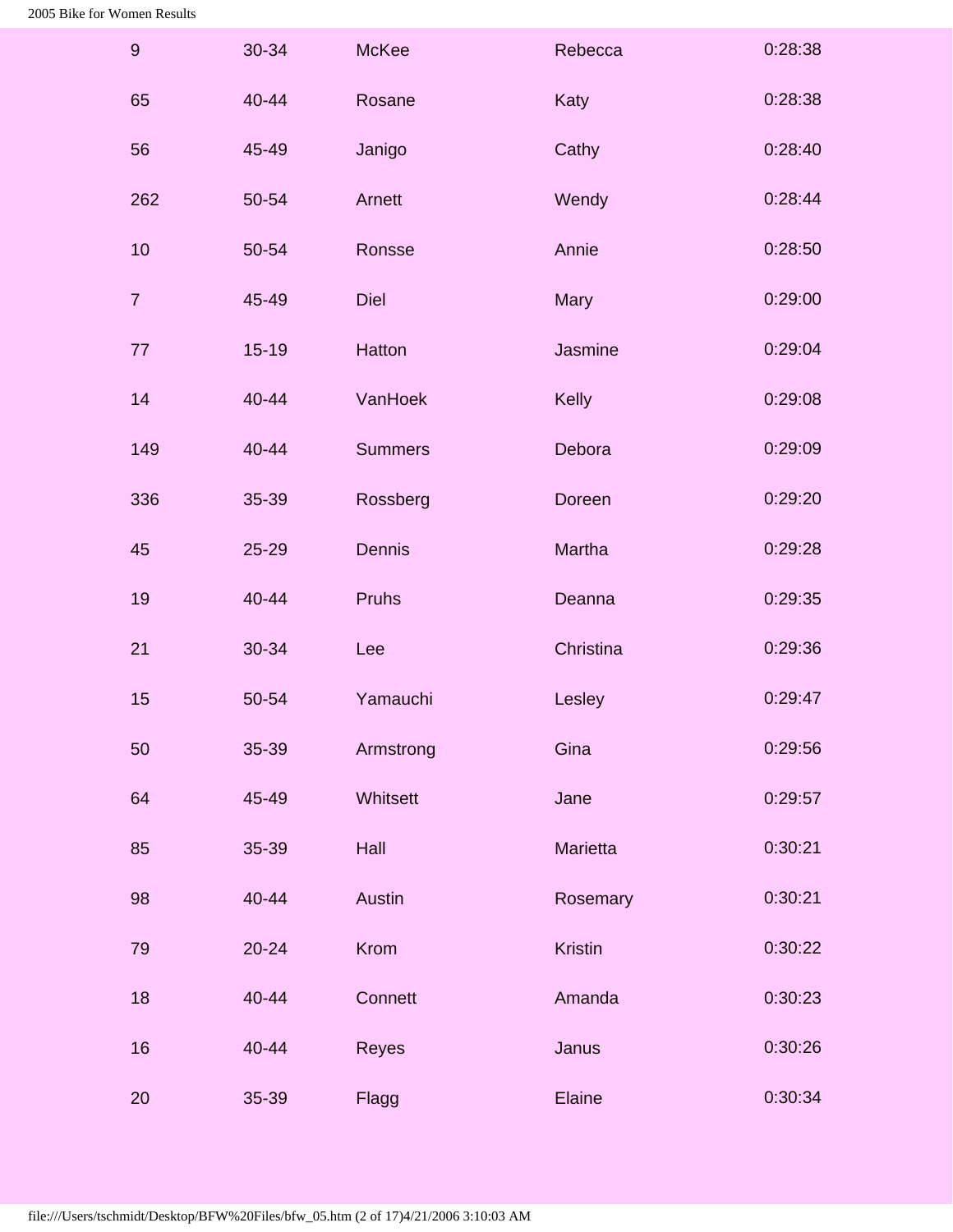| 22  | $10 - 14$ | Loan            | Kinsey       | 0:30:41 |
|-----|-----------|-----------------|--------------|---------|
| 113 | 45-49     | Cooper          | Cindy        | 0:30:49 |
| 33  | $10 - 14$ | <b>Davis</b>    | Petra        | 0:30:56 |
| 70  | 40-44     | Parke           | <b>Diana</b> | 0:30:59 |
| 25  | 35-39     | McLeod          | Jill         | 0:31:02 |
| 67  | $15 - 19$ | <b>Tower</b>    | Dana         | 0:31:06 |
| 281 | 35-39     | Steinberg       | <b>Stacy</b> | 0:31:24 |
| 69  | 35-39     | Lee             | Rebecca      | 0:31:30 |
| 162 | 35-39     | <b>Franks</b>   | Colleen      | 0:31:38 |
| 31  | 30-34     | Lewis           | Amy          | 0:31:53 |
| 54  | 45-49     | <b>Bear</b>     | Robby        | 0:32:03 |
| 106 | 40-44     | Read            | Emily        | 0:32:03 |
| 190 | 45-49     | Jacobsen        | Rosy         | 0:32:08 |
| 27  | 45-49     | Rasbeck         | Christine    | 0:32:17 |
| 122 | 50-54     | <b>Tibbetts</b> | Elaine       | 0:32:19 |
| 34  | $20 - 24$ | Martinson       | Heidi        | 0:32:26 |
| 282 | 40-44     | Judy            | Kathleen     | 0:32:29 |
| 23  | 40-44     | Seybert         | Kathy        | 0:32:30 |
| 62  | 40-44     | Duenow          | Jeannette    | 0:32:36 |
| 166 | $15 - 19$ | O'Grady         | Mary K       | 0:32:38 |
| 28  | 60-64     | Mohwinkel       | <b>Diane</b> | 0:32:44 |
| 26  | 45-49     | Dale            | Marian       | 0:32:46 |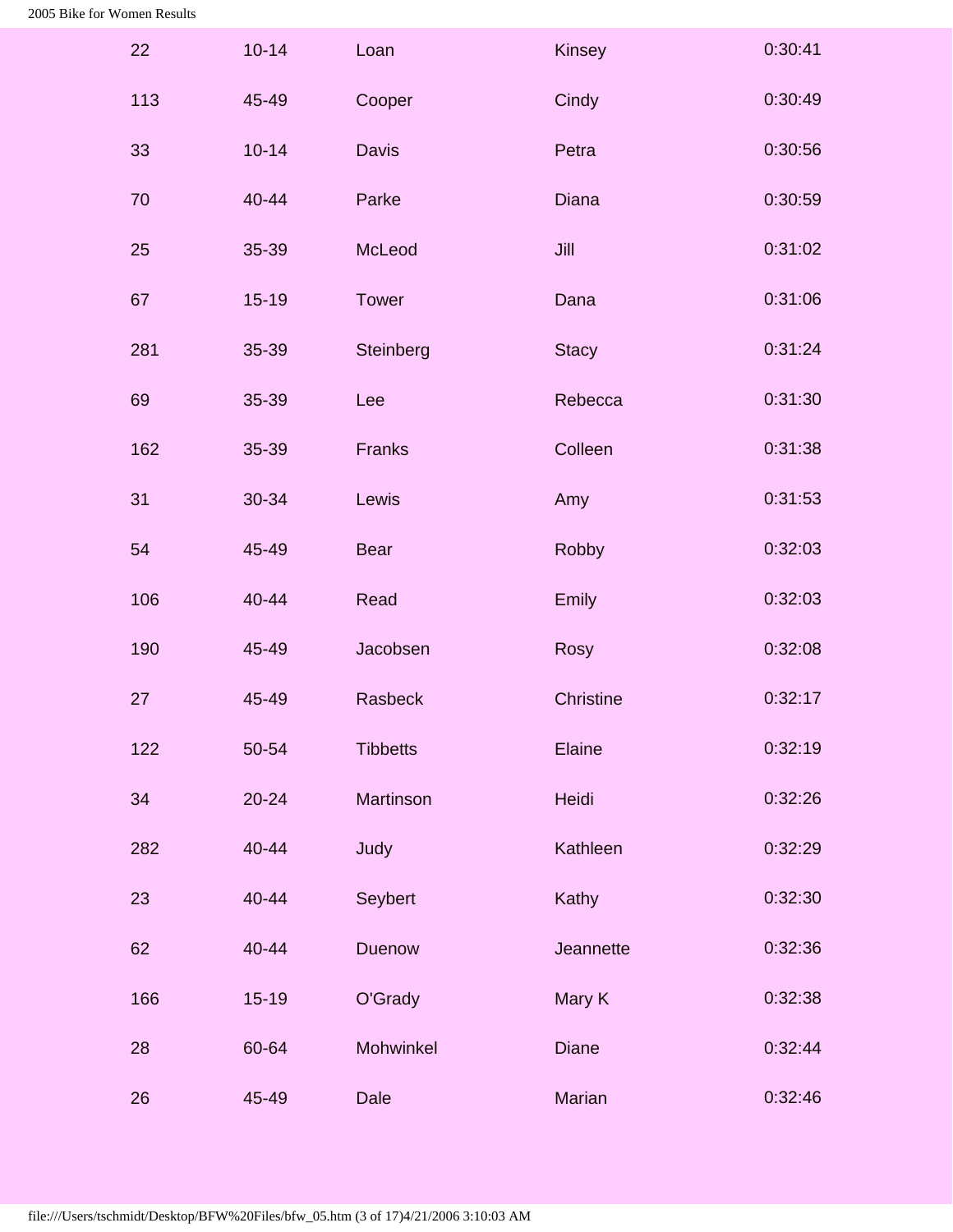| 101 | 40-44     | Holder            | Melissa         | 0:32:47 |
|-----|-----------|-------------------|-----------------|---------|
| 394 | $10 - 14$ | <b>Summers</b>    | Hannah          | 0:33:10 |
| 381 | 35-39     | Dworian           | Laurie          | 0:33:14 |
| 48  | 30-34     | <b>Bruno</b>      | Nancy           | 0:33:16 |
| 35  | 25-29     | Jones             | Anna            | 0:33:22 |
| 139 | $15 - 19$ | Ryan              | Megan           | 0:33:23 |
| 279 | 35-39     | <b>Davis</b>      | Lana            | 0:33:30 |
| 205 | $10 - 14$ | Wilson            | Lauren          | 0:33:31 |
| 290 | 45-49     | Liotta            | Patti           | 0:33:34 |
| 376 | 35-39     | De La Pena        | Mireya          | 0:33:38 |
| 87  | 35-39     | VanDehey          | Melanie         | 0:33:41 |
| 97  | 35-39     | <b>Smith</b>      | Corinne         | 0:33:43 |
| 58  | 50-54     | Anthony           | Gaylee          | 0:33:44 |
| 138 | $15 - 19$ | Rogers            | Heidi           | 0:33:44 |
| 254 | $15-19$   | Fischbach         | <b>Danielle</b> | 0:33:45 |
| 114 | 45-49     | Langdon           | Mary            | 0:33:46 |
| 59  | 55-59     | Irving            | Ev              | 0:33:51 |
| 37  | 35-39     | <b>Bundy-Cobb</b> | Jennifer        | 0:33:58 |
| 43  | 55-59     | Waters            | Carol           | 0:33:58 |
| 284 | 45-49     | Tabor             | Jennifer        | 0:34:00 |
| 270 | 40-44     | Paesani           | Lisa            | 0:34:05 |
| 17  | 35-39     | <b>McKinney</b>   | Debbie          | 0:34:09 |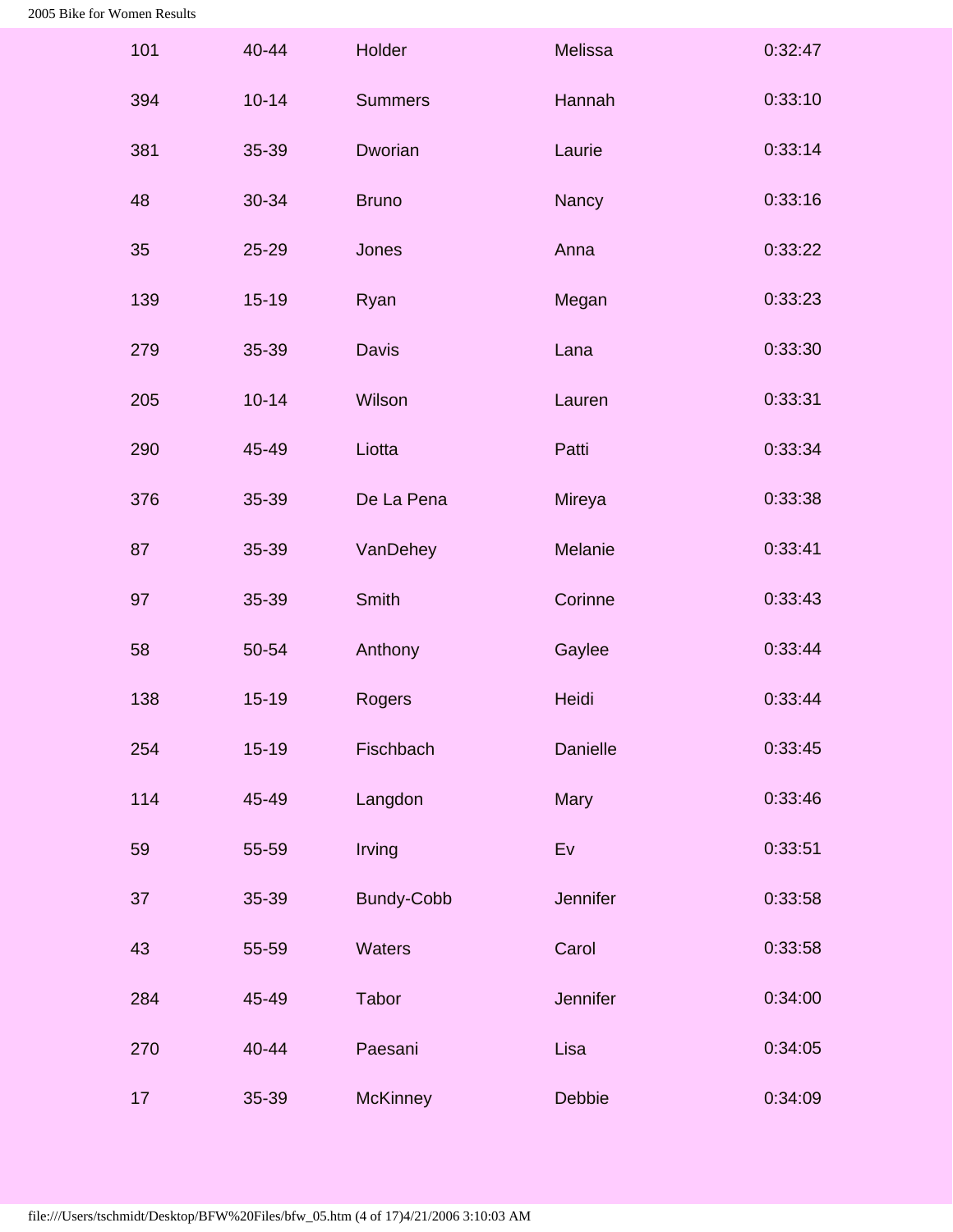| 320 | 50-54     | Caldwell        | <b>Barbara</b> | 0:34:09 |
|-----|-----------|-----------------|----------------|---------|
| 160 | 50-54     | <b>Nixon</b>    | Kate           | 0:34:23 |
| 125 | 50-54     | Durnford        | E Travis       | 0:34:25 |
| 111 | 45-49     | Lee             | Karen P.       | 0:34:27 |
| 119 | 45-49     | Hendel          | Cindy          | 0:34:36 |
| 371 | 45-49     | <b>Binniah</b>  | Emily          | 0:34:41 |
| 49  | 35-39     | Montano         | Laurie         | 0:34:48 |
| 96  | 35-39     | <b>Reilly</b>   | <b>Sheila</b>  | 0:34:54 |
| 264 | 40-44     | <b>McKinnon</b> | Jennifer       | 0:34:55 |
| 251 | $20 - 24$ | Koger           | Keri           | 0:34:57 |
| 335 | 25-29     | <b>Miller</b>   | Jenny          | 0:34:58 |
| 36  | 30-34     | Libbey          | Colleen        | 0:35:01 |
| 178 | $10 - 14$ | Rogers          | Emily          | 0:35:05 |
| 179 | 45-49     | Rogers          | Phyllis        | 0:35:05 |
| 354 | 45-49     | Turrini         | Lisa           | 0:35:08 |
| 55  | 45-49     | Gordon          | Kate           | 0:35:15 |
| 154 | 35-39     | <b>Miller</b>   | Susan          | 0:35:24 |
| 206 | 25-29     | Cohen           | Jessica        | 0:35:35 |
| 46  | 25-29     | <b>Jarrett</b>  | Jenia          | 0:35:38 |
| 90  | 35-39     | Campbell        | Cheryl         | 0:35:43 |
| 257 | 30-34     | Sended          | Kristi         | 0:35:45 |
| 330 | 25-29     | <b>Kirsh</b>    | Katrina        | 0:35:45 |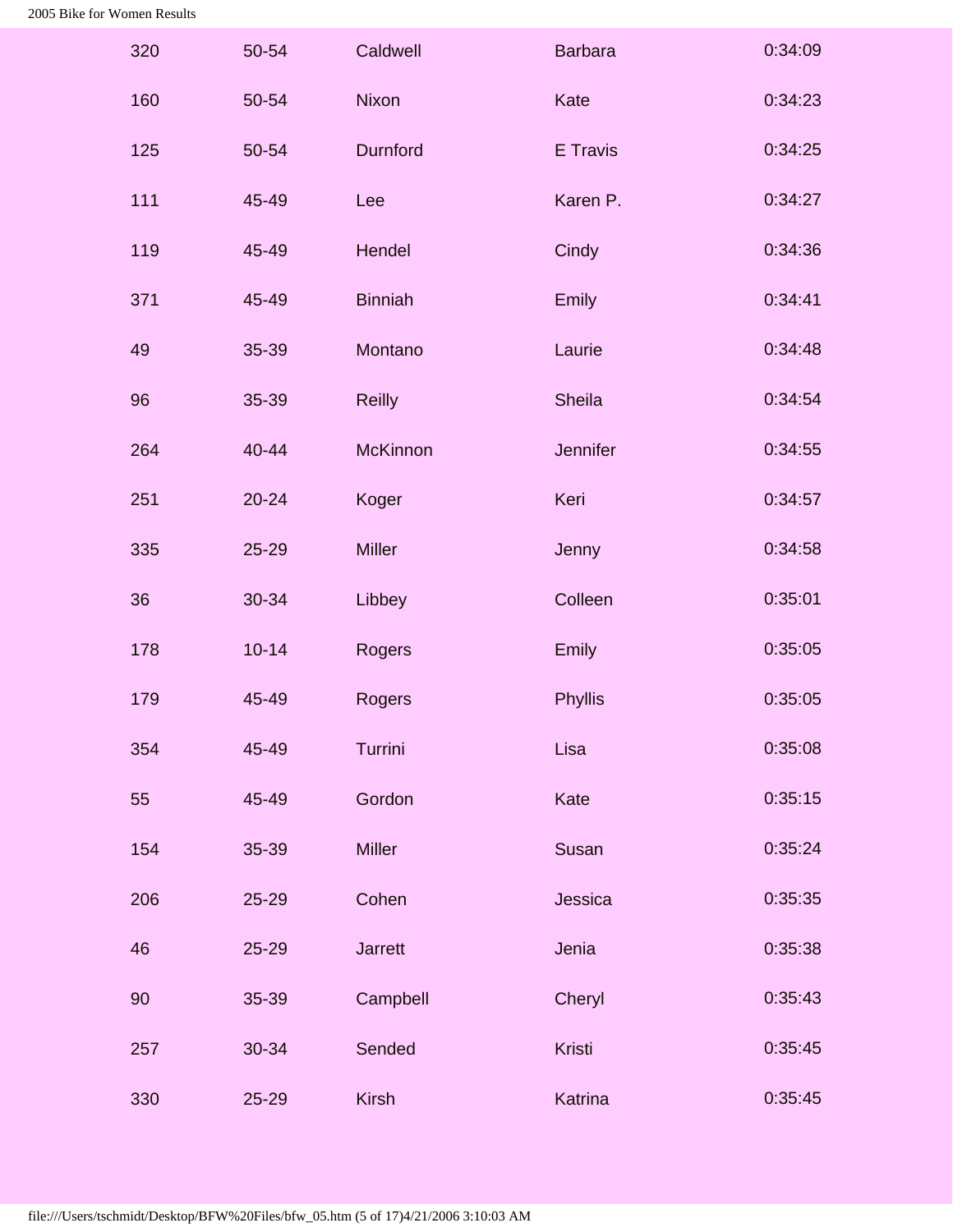| 115 | 45-49     | <b>Marshall</b> | Cindy        | 0:35:52 |
|-----|-----------|-----------------|--------------|---------|
| 204 | $10 - 14$ | Robertson       | Hayley       | 0:35:52 |
| 108 | 45-49     | Lile            | Amy          | 0:35:56 |
| 317 | 45-49     | <b>Krolick</b>  | Carol        | 0:36:04 |
| 193 | $10 - 14$ | Comellas        | Thomissa     | 0:36:07 |
| 133 | 55-59     | Estenson        | Sandra       | 0:36:22 |
| 82  | 25-29     | Crawford        | Janice       | 0:36:23 |
| 196 | 50-54     | Yarborough      | Linda        | 0:36:23 |
| 80  | 25-29     | Scharpf         | Amy          | 0:36:28 |
| 110 | 45-49     | <b>Davis</b>    | Marcia       | 0:36:28 |
| 73  | 25-29     | Archer          | Kelli        | 0:36:38 |
| 191 | $20 - 24$ | Oldfield        | Joanna       | 0:36:46 |
| 334 | 25-29     | Fox             | Cara         | 0:36:47 |
| 391 | 25-29     | Agnese          | Goss         | 0:36:48 |
| 83  | 30-34     | Ratcliffe       | Deborah      | 0:36:49 |
| 134 | 60-64     | <b>Barnett</b>  | <b>Diane</b> | 0:36:54 |
| 260 | 40-44     | Averill         | Coleen       | 0:37:02 |
| 300 | 40-44     | <b>Brassard</b> | Patti        | 0:37:09 |
| 289 | $10 - 14$ | Liotta          | Annie        | 0:37:12 |
| 393 | 45-49     | McKenny         | Valerie      | 0:37:19 |
| 299 | $10 - 14$ | <b>Brassard</b> | Emily        | 0:37:26 |
| 177 | 40-44     | Wheeler         | Tami         | 0:37:32 |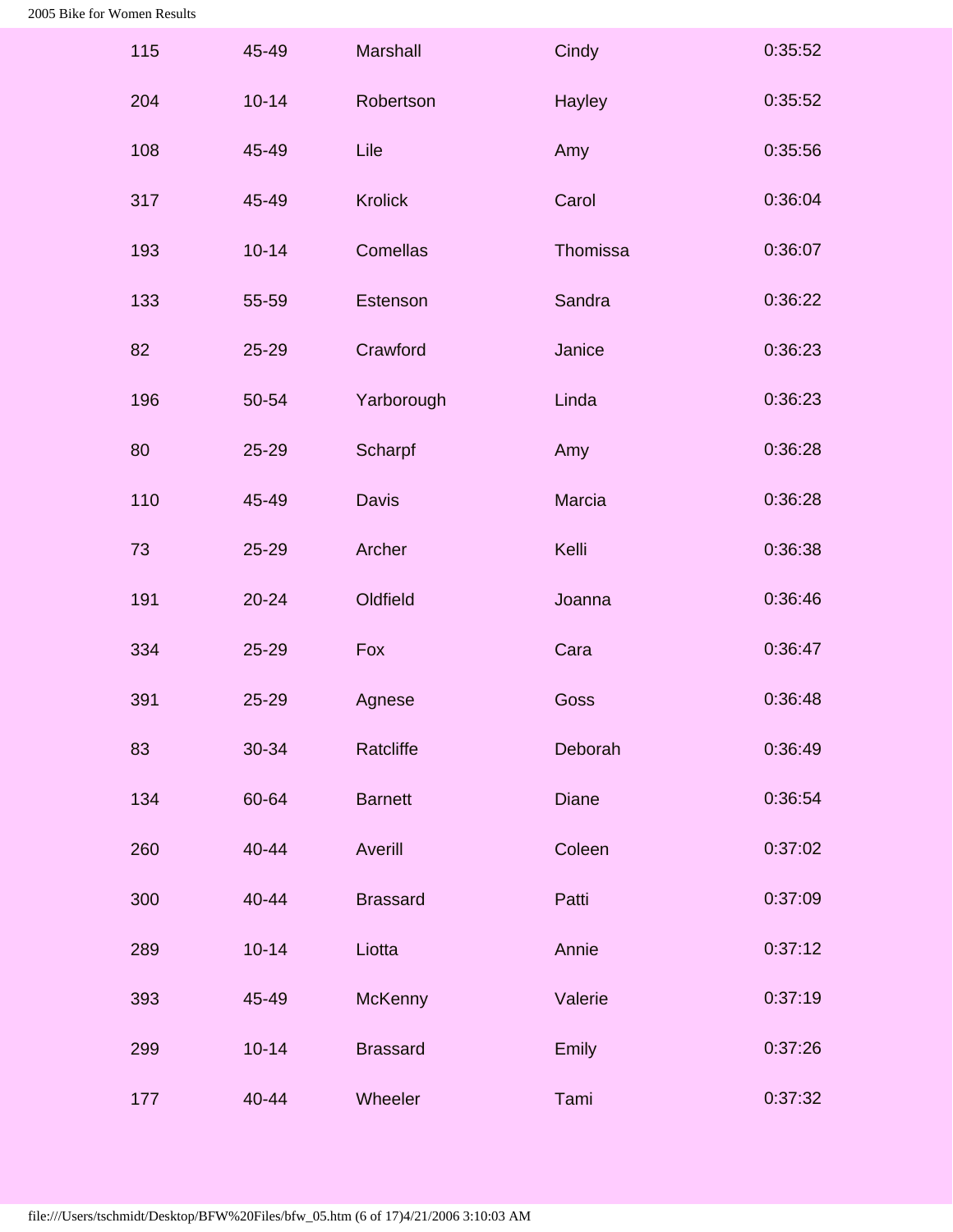| 370 | 45-49 | Young          | Lynn           | 0:37:32 |
|-----|-------|----------------|----------------|---------|
| 128 | 55-59 | Fischer        | Jeanne         | 0:37:33 |
| 66  | 50-54 | Newgaard       | Colleen        | 0:37:41 |
| 209 | 40-44 | Hammer         | Lesley         | 0:37:42 |
| 86  | 35-39 | Peloza         | Amy            | 0:37:43 |
| 153 | 45-49 | Cooper         | <b>Darlene</b> | 0:37:48 |
| 378 | 30-34 | <b>Miller</b>  | Jenny          | 0:37:49 |
| 258 | 20-24 | <b>Bishop</b>  | Nancy          | 0:37:50 |
| 51  | 40-44 | <b>Boom</b>    | Chera          | 0:37:54 |
| 216 | 50-54 | <b>Moses</b>   | Nancy          | 0:37:56 |
| 107 | 45-49 | Hodl           | Elaine         | 0:37:57 |
| 283 | 40-44 | <b>Teel</b>    | Susan          | 0:37:58 |
| 104 | 40-44 | <b>Pittz</b>   | Shirley        | 0:38:00 |
| 60  | 55-59 | Predeger       | <b>Betty</b>   | 0:38:04 |
| 89  | 35-39 | <b>Tidwell</b> | Lisa           | 0:38:05 |
| 93  | 35-39 | <b>DuFord</b>  | Jennifer       | 0:38:06 |
| 164 | 40-44 | Rideout        | <b>Beverly</b> | 0:38:10 |
| 219 | 65-69 | Hensel         | Mary           | 0:38:15 |
| 157 | 55-59 | Knudsen        | Janet          | 0:38:18 |
| 358 | 50-54 | <b>Nyce</b>    | Robin          | 0:38:19 |
| 141 | 45-49 | Timp           | Sally          | 0:38:25 |
| 261 | 25-29 | <b>Huff</b>    | Heather        | 0:38:30 |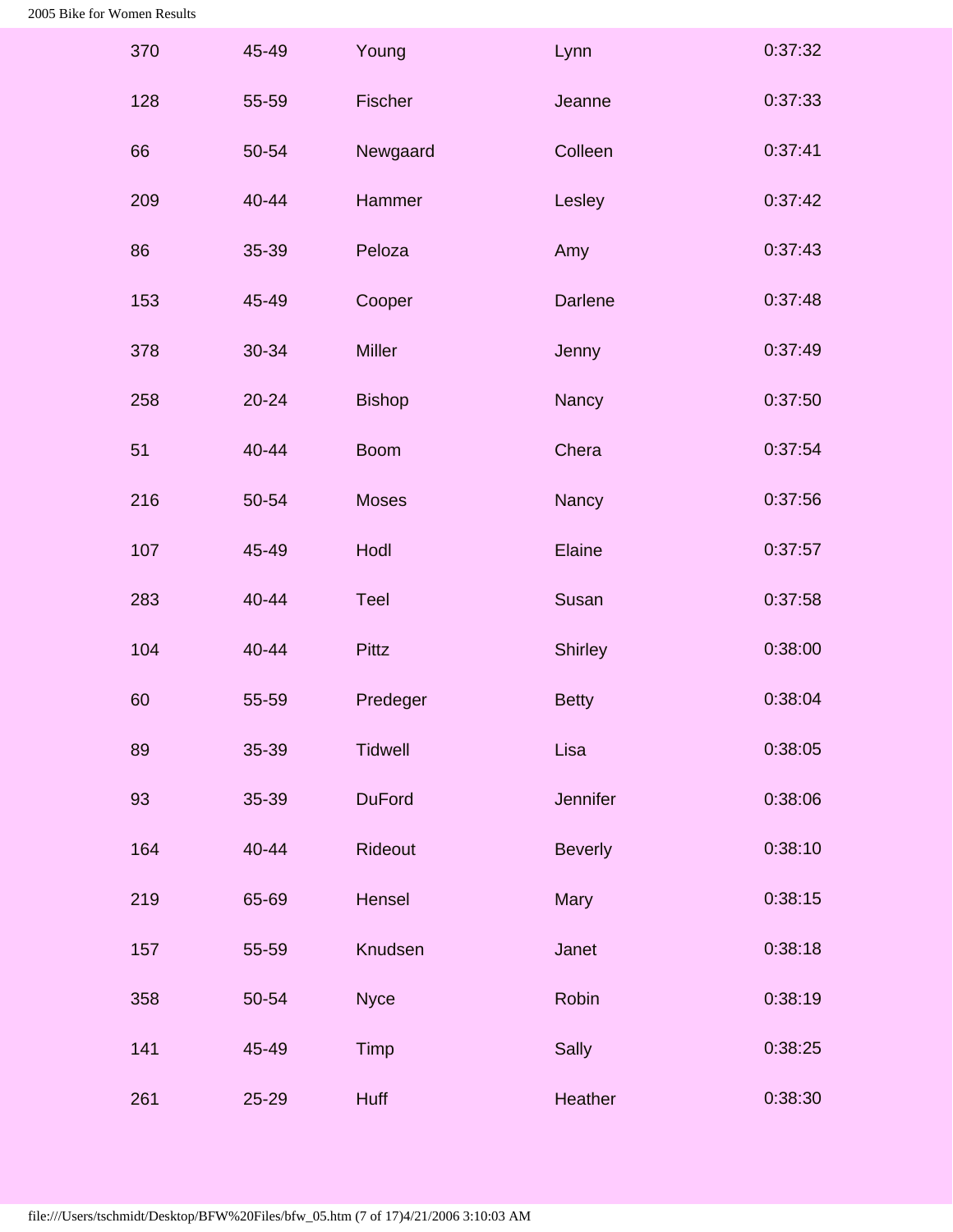| 176 | $10 - 14$ | Wheeler                | <b>Stacy</b>   | 0:38:32 |
|-----|-----------|------------------------|----------------|---------|
| 235 | $15 - 19$ | Clingenpeel            | Adrienne       | 0:38:32 |
| 218 | 60-64     | Johnson                | Sandy          | 0:38:33 |
| 135 | 60-64     | Imle                   | Linda          | 0:38:38 |
| 127 | 50-54     | Marinucci              | Colleen        | 0:38:41 |
| 350 | 30-34     | <b>LeMasters</b>       | Megan          | 0:38:44 |
| 167 | 50-54     | O'Grady                | Katherine      | 0:38:46 |
| 276 | 30-34     | Lundberg               | Jennifer       | 0:38:50 |
| 195 | 35-39     | Stergiou               | Elizabeth      | 0:38:54 |
| 95  | 35-39     | <b>Patterson-Simes</b> | Jamie          | 0:38:57 |
| 250 | $20 - 24$ | Mann                   | <b>Tiffany</b> | 0:38:58 |
| 142 | 50-54     | James                  | DeLynn         | 0:39:00 |
| 214 | 25-29     | White                  | <b>Brooke</b>  | 0:39:00 |
| 75  | $10 - 14$ | <b>Summers</b>         | Morgan         | 0:39:07 |
| 353 | $10 - 14$ | Turrini                | Geneva         | 0:39:11 |
| 213 | $20 - 24$ | <b>Banas</b>           | Jessie         | 0:39:18 |
| 221 | 25-29     | Rhyner                 | Emily          | 0:39:26 |
| 312 | $15 - 19$ | Chard                  | Alisa          | 0:39:31 |
| 247 | 60-64     | Whitlock               | <b>Jackie</b>  | 0:39:32 |
| 102 | 40-44     | Oakley                 | Susan          | 0:39:36 |
| 88  | 35-39     | <b>Essex</b>           | Deb            | 0:39:39 |
| 137 | 65-69     | Piccard                | Idamarie       | 0:39:41 |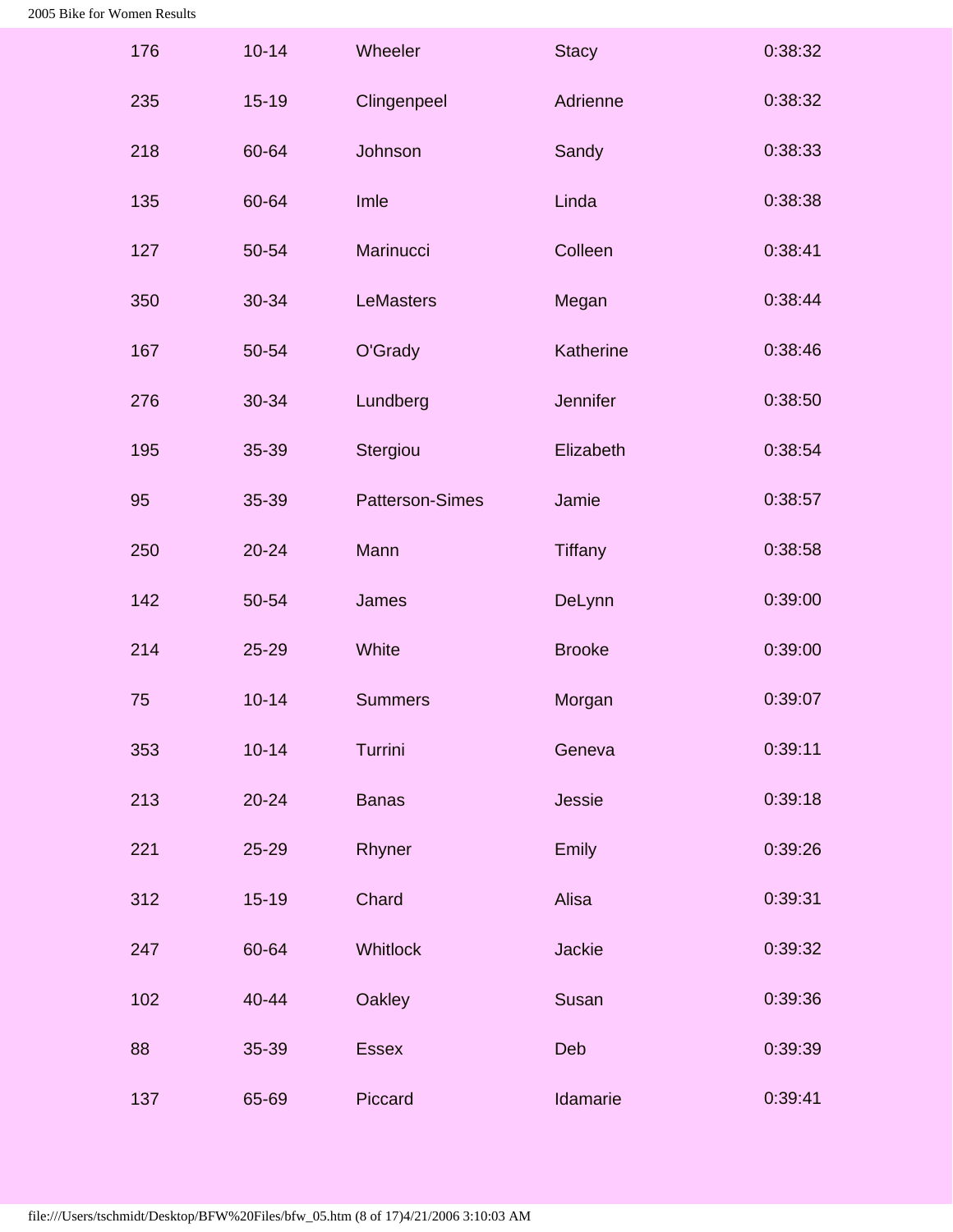| 314 | 45-49     | Chard            | Jan            | 0:39:43 |
|-----|-----------|------------------|----------------|---------|
| 105 | 40-44     | Pratt            | Marcia         | 0:39:44 |
| 248 | $15 - 19$ | <b>Kesler</b>    | Linzy          | 0:39:49 |
| 246 | 35-39     | Martinson        | Cheri          | 0:39:51 |
| 236 | $15 - 19$ | Martin           | Laurilee       | 0:39:52 |
| 222 | 50-54     | Rhyner           | Mary           | 0:39:57 |
| 352 | $10 - 14$ | Holder-Dusenbury | Madi           | 0:40:01 |
| 32  | 50-54     | Rettmann         | Valerie        | 0:40:02 |
| 311 | $15 - 19$ | Chard            | Kate           | 0:40:08 |
| 365 | 40-44     | <b>Perkins</b>   | Patricia       | 0:40:12 |
| 369 | $20 - 24$ | Young            | Arielle        | 0:40:12 |
| 241 | 50-54     | Orr              | Terri          | 0:40:15 |
| 200 | 40-44     | Carlson          | Jennifer       | 0:40:16 |
| 217 | 55-59     | Abercrombie      | <b>Barbara</b> | 0:40:16 |
| 194 | 45-49     | Comellas         | <b>Susanne</b> | 0:40:22 |
| 126 | 50-54     | Funatake         | Jeanne         | 0:40:23 |
| 143 | 40-44     | Pitt             | teresa         | 0:40:23 |
| 271 | $10 - 14$ | Wheatall         | Elizabeth      | 0:40:23 |
| 362 | 40-44     | Vaught           | Mary           | 0:40:47 |
| 240 | 45-49     | Landstrom        | Lori           | 0:40:50 |
| 339 | $10 - 14$ | <b>Hess</b>      | Lauren         | 0:40:50 |
| 103 | 40-44     | Lindgren         | <b>Barbara</b> | 0:40:53 |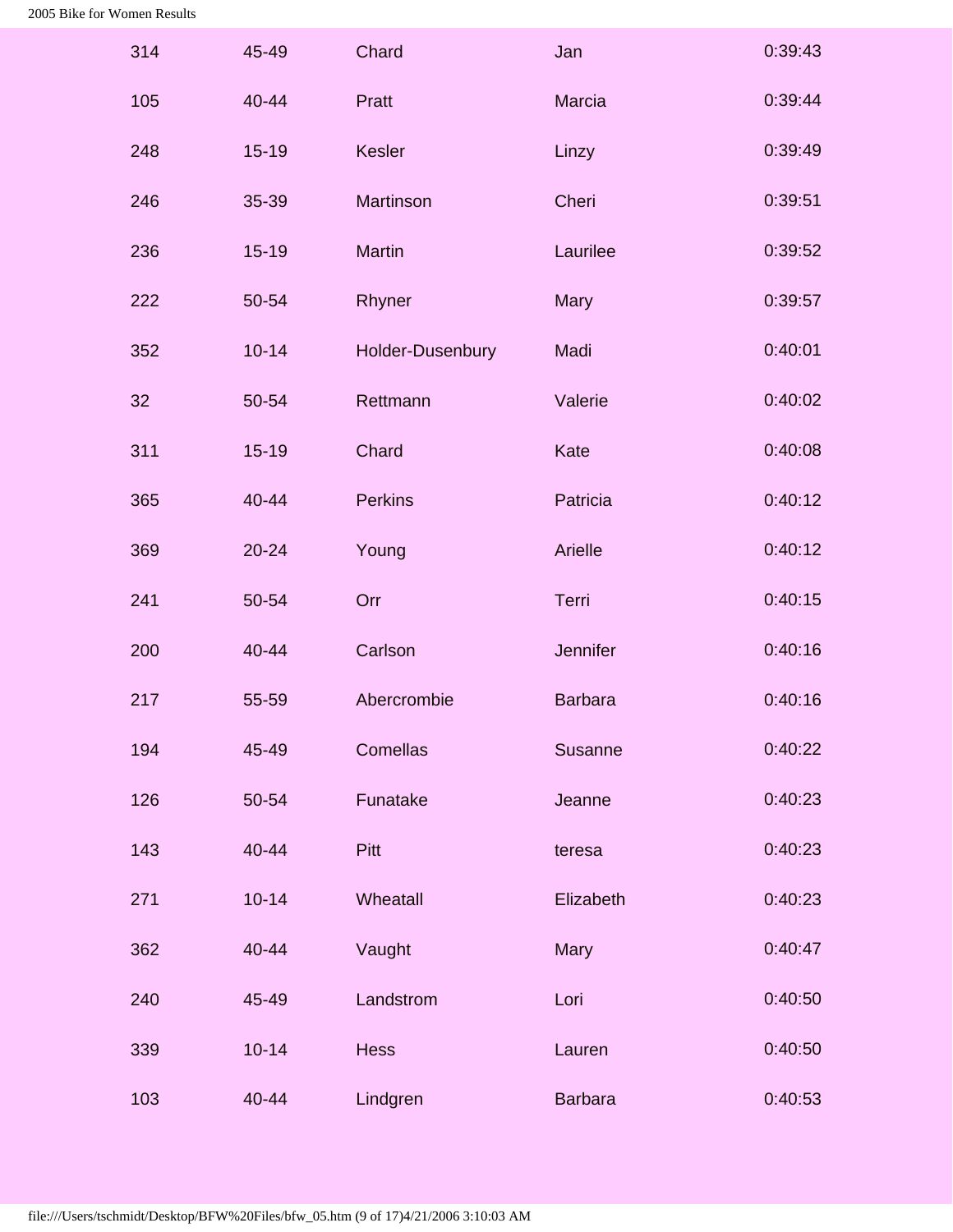| 94  | 35-39     | <b>Curtis</b>  | Lucy           | 0:40:56 |
|-----|-----------|----------------|----------------|---------|
| 156 | 40-44     | Wackowski      | Debbie         | 0:40:59 |
| 112 | 45-49     | McGregor       | Cathy          | 0:41:02 |
| 274 | 25-29     | <b>Schock</b>  | Corissa        | 0:41:04 |
| 338 | 40-44     | <b>Hess</b>    | Jill           | 0:41:10 |
| 385 | $10 - 14$ | Cahalane       | Erin           | 0:41:13 |
| 368 | 45-49     | <b>Digert</b>  | <b>Barbara</b> | 0:41:14 |
| 345 | 35-39     | Walker         | <b>Beth</b>    | 0:41:17 |
| 267 | 25-29     | <b>Tims</b>    | <b>Brandi</b>  | 0:41:18 |
| 392 | 55-59     | Viteri         | Marie          | 0:41:18 |
| 366 | 25-29     | LeMon          | Rachel         | 0:41:19 |
| 192 | 50-54     | Oldfield       | Colleen        | 0:41:29 |
| 165 | 45-49     | Hennessey      | Julie          | 0:41:31 |
| 344 | 35-39     | Youngblood     | Allyson        | 0:41:37 |
| 343 | 30-34     | Kohlhase       | Amy            | 0:41:42 |
| 278 | 35-39     | Westhoff       | Kathleen       | 0:41:48 |
| 265 | 40-44     | Harley         | Sandra         | 0:42:04 |
| 220 | 65-69     | Spezialy       | <b>Millie</b>  | 0:42:05 |
| 42  | 55-59     | Fison          | Susan          | 0:42:14 |
| 329 | 40-44     | Hanofee        | Ellie          | 0:42:14 |
| 120 | 45-49     | Lester         | Karen          | 0:42:21 |
| 175 | 25-29     | <b>Dlugosz</b> | <b>Urszula</b> | 0:42:21 |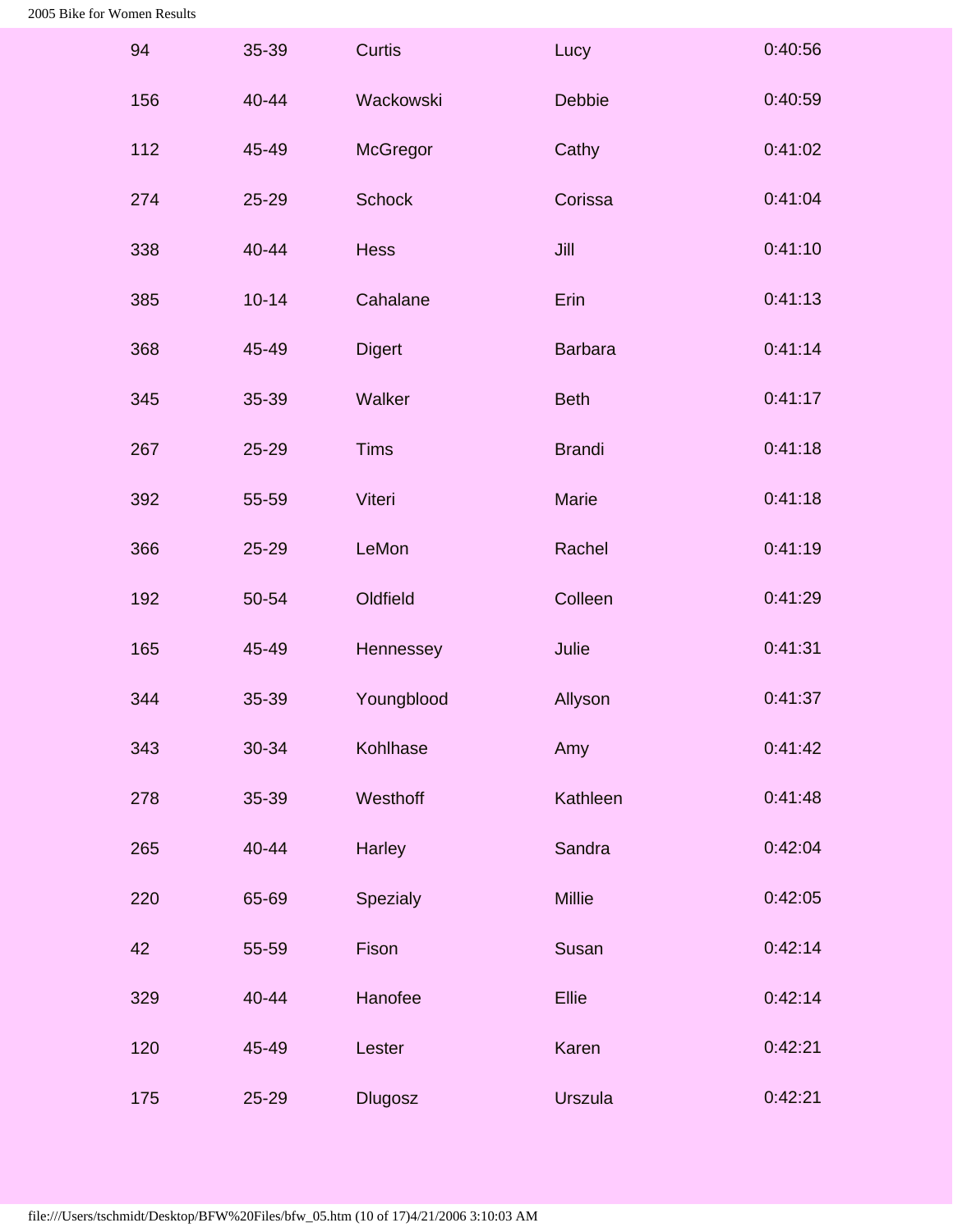| 146 | 60-64     | Dale            | Kathy          | 0:42:23 |
|-----|-----------|-----------------|----------------|---------|
| 351 | 40-44     | Kagerer         | <b>Barbara</b> | 0:42:32 |
| 92  | 35-39     | Seely           | Michelle       | 0:42:34 |
| 81  | 25-29     | Weaver          | Sarah          | 0:42:51 |
| 124 | 50-54     | Hartz           | Lynn           | 0:42:58 |
| 328 | 40-44     | <b>Uhart</b>    | Randi          | 0:43:09 |
| 346 | 35-39     | Parks           | Reggie         | 0:43:10 |
| 29  | 40-44     | Rose            | <b>Beth</b>    | 0:43:16 |
| 275 | 30-34     | Hill            | Sarah          | 0:43:18 |
| 208 | 30-34     | Schuerman       | Juley          | 0:43:20 |
| 347 | 30-34     | Orlov           | <b>Stacy</b>   | 0:43:20 |
| 239 | 40-44     | Thurston        | <b>Barbara</b> | 0:43:28 |
| 244 | 25-29     | Ratchye         | Jennifer       | 0:43:32 |
| 273 | 20-24     | O'barr          | Heidi          | 0:43:32 |
| 319 | $25 - 29$ | Emmal           | <b>Melissa</b> | 0:43:42 |
| 238 | 40-44     | Clingenpeel     | Jody           | 0:43:49 |
| 298 | $10 - 14$ | <b>Brassard</b> | Amy            | 0:43:57 |
| 359 | $25 - 29$ | Witt            | Christina      | 0:43:59 |
| 170 | 45-49     | <b>Wills</b>    | Carrie         | 0:44:22 |
| 294 | 30-34     | DeMolina        | Christian      | 0:44:26 |
| 184 | $10 - 14$ | <b>Murray</b>   | Tara           | 0:44:31 |
| 100 | 40-44     | Hammer          | Liz            | 0:44:47 |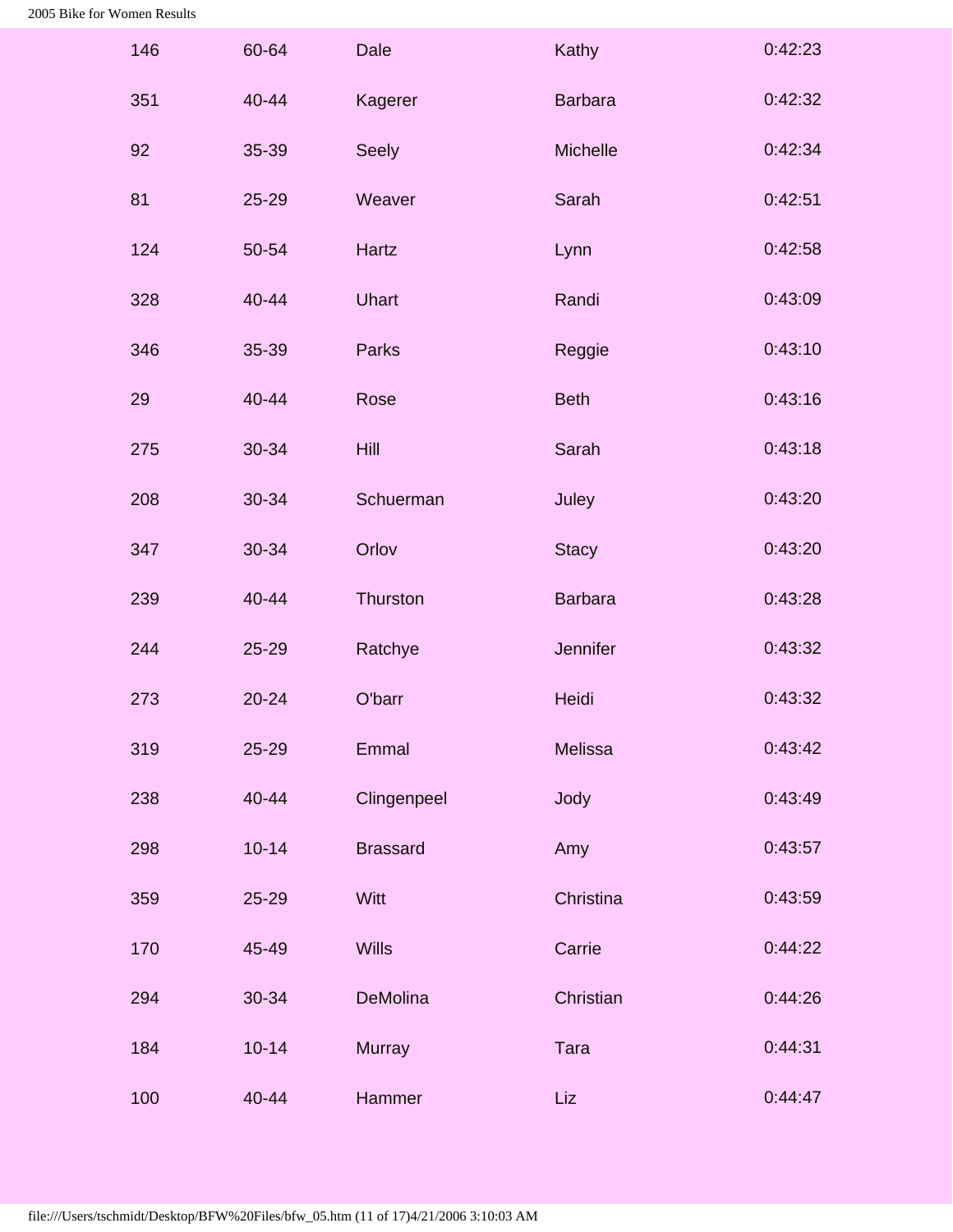| 380 | $30 - 34$ | Hill           | <b>Stacy</b>   | 0:44:54 |
|-----|-----------|----------------|----------------|---------|
| 121 | 50-54     | Allen          | <b>Barbara</b> | 0:44:59 |
| 293 | $15 - 19$ | Gibbs          | <b>Breanna</b> | 0:45:01 |
| 207 | 30-34     | <b>Bailey</b>  | Kellie         | 0:45:04 |
| 285 | 45-49     | Wanat          | <b>Bonnie</b>  | 0:45:10 |
| 280 | 35-39     | Smallwood      | <b>Tuyet</b>   | 0:45:26 |
| 287 | 50-54     | <b>Zidek</b>   | Irene          | 0:45:30 |
| 324 | 25-29     | <b>Stone</b>   | Tana           | 0:45:30 |
| 140 | $15 - 19$ | Kuhle          | Rosalyn        | 0:45:41 |
| 263 | 45-49     | <b>Steen</b>   | Catherine      | 0:45:56 |
| 305 | 35-39     | Hart           | Rochelle       | 0:46:01 |
| 210 | $10 - 14$ | Gutberlet      | Renee          | 0:46:20 |
| 129 | 55-59     | Rushing        | <b>Diana</b>   | 0:46:36 |
| 211 | 40-44     | Gutberlet      | Simone         | 0:46:36 |
| 249 | 35-39     | <b>Kesler</b>  | Judy           | 0:46:49 |
| 202 | $15 - 19$ | Morrison-Heath | Chelsie        | 0:46:57 |
| 144 | 55-59     | McIntosh       | Jane           | 0:47:10 |
| 304 | $10 - 14$ | Hart           | <b>Alexis</b>  | 0:47:13 |
| 189 | 40-44     | <b>McKim</b>   | Kay            | 0:47:15 |
| 158 | 55-59     | Schweitzer     | Suzanne        | 0:47:18 |
| 212 | 40-44     | <b>Durkin</b>  | Kate           | 0:47:22 |
| 232 | 35-39     | <b>Ross</b>    | <b>Tracie</b>  | 0:47:25 |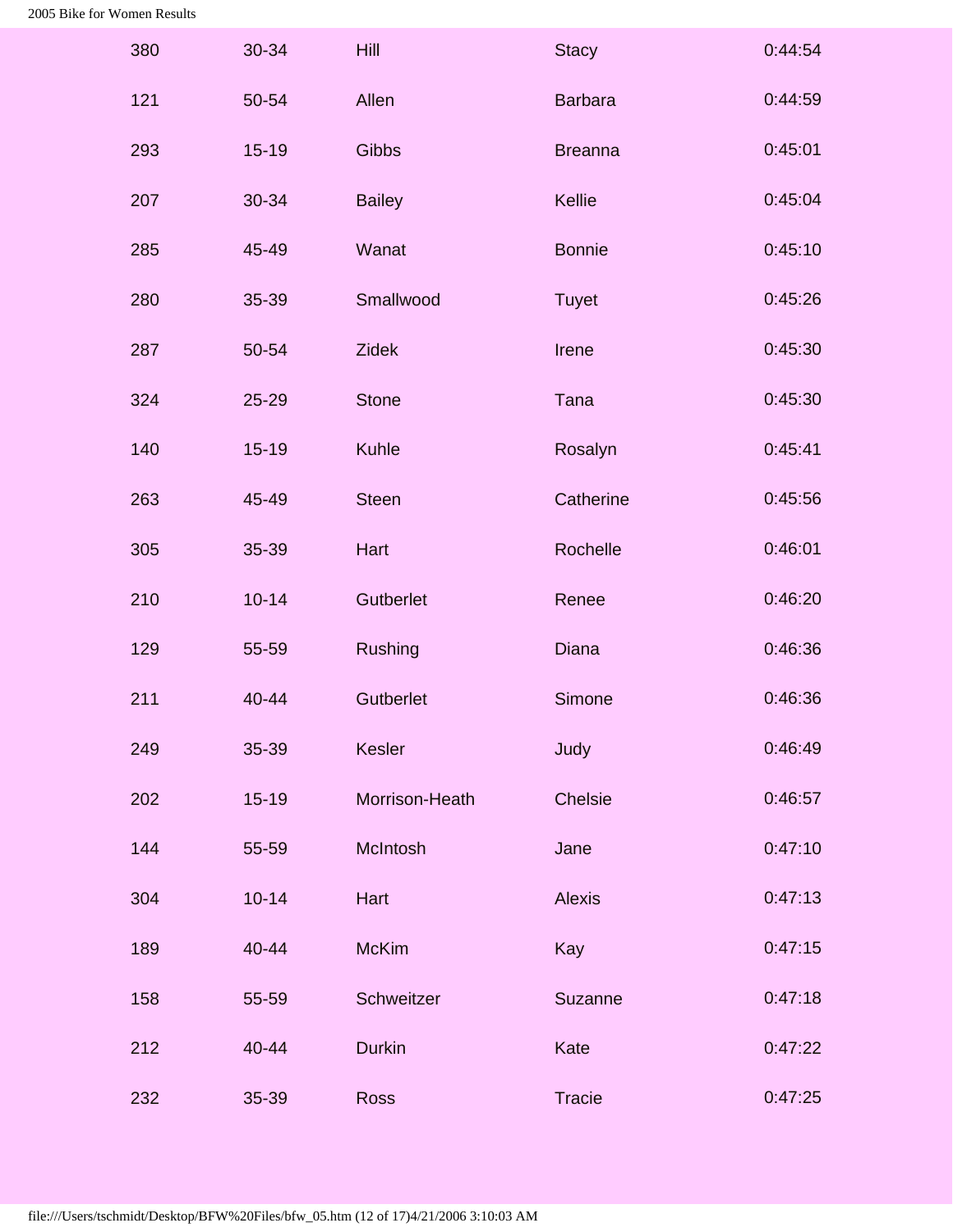| 342 | 50-54     | Meehan          | Rosa         | 0:47:28 |
|-----|-----------|-----------------|--------------|---------|
| 136 | 60-64     | Cashen          | <b>Marty</b> | 0:47:29 |
| 174 | 25-29     | <b>Driscoll</b> | Karen        | 0:47:32 |
| 303 | 40-44     | Hargraves       | Julie        | 0:47:35 |
| 266 | $15 - 19$ | Vann            | Deaglan      | 0:47:36 |
| 231 | $10 - 14$ | <b>Ross</b>     | Jheri        | 0:47:44 |
| 341 | $10 - 14$ | <b>Bradner</b>  | <b>Saira</b> | 0:47:48 |
| 226 | 35-39     | Westfall        | Judi         | 0:47:53 |
| 349 | 40-44     | Biagioni        | Donna        | 0:48:05 |
| 171 | 45-49     | Cochlan-Vendl   | Mary         | 0:48:07 |
| 163 | 20-24     | <b>Baniky</b>   | Elizabeth    | 0:48:10 |
| 340 | 50-54     | Newman          | Anne         | 0:48:11 |
| 225 | 20-24     | Perry           | Gina         | 0:48:12 |
| 99  | 40-44     | Gates           | Virginia     | 0:48:13 |
| 321 | 50-54     | <b>Briggs</b>   | Sheryl       | 0:48:17 |
| 337 | $20 - 24$ | Maloney         | Lisa         | 0:48:46 |
| 116 | 45-49     | Constantine     | Wendy        | 0:48:47 |
| 203 | 40-44     | Heath           | Karen        | 0:49:27 |
| 145 | 45-49     | Field           | Paula        | 0:49:31 |
| 131 | 55-59     | <b>Clark</b>    | Jo           | 0:49:36 |
| 152 | 45-49     | <b>Walters</b>  | Marla        | 0:50:05 |
| 327 | 30-34     | <b>Borschel</b> | Sierra       | 0:50:05 |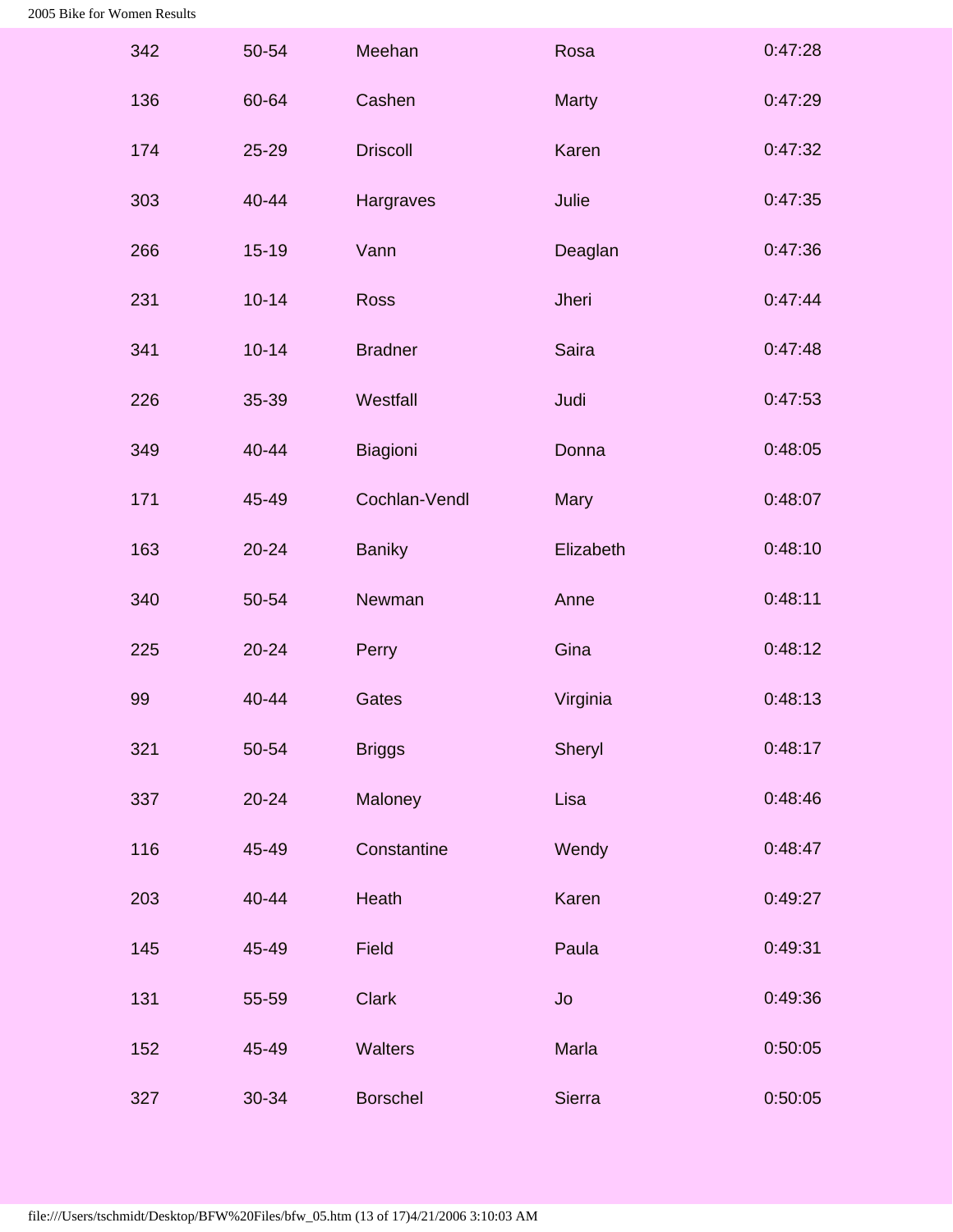| 201 | $10 - 14$ | Morrison-Heath  | Mackenzie       | 0:50:07 |
|-----|-----------|-----------------|-----------------|---------|
| 386 | 45-49     | <b>Bradley</b>  | <b>Beverly</b>  | 0:50:08 |
| 384 | $10 - 14$ | <b>Bradley</b>  | Lauren          | 0:50:16 |
| 301 | 35-39     | Voltura         | <b>Tracy</b>    | 0:50:31 |
| 326 | 35-39     | Aguayo          | <b>Maura</b>    | 0:51:15 |
| 198 | 40-44     | Wright          | Debra           | 0:51:26 |
| 197 | $10 - 14$ | Levine          | <b>Danielle</b> | 0:51:44 |
| 255 | 45-49     | Fischbach       | <b>Danita</b>   | 0:51:56 |
| 308 | 60-64     | Workman         | Karen Wood      | 0:52:08 |
| 172 | 50-54     | Meyer           | Deb             | 0:52:27 |
| 186 | 40-44     | <b>Murray</b>   | Debbie          | 0:52:46 |
| 91  | 35-39     | Goolie          | Mary            | 0:53:04 |
| 331 | Tandem    | Pausbark/Newell | Anne/Lizzie     | 0:53:28 |
| 183 | $10 - 14$ | <b>Murray</b>   | Erin            | 0:53:44 |
| 269 | 25-29     | Wuttke          | Jessica         | 0:53:44 |
| 253 | 40-44     | <b>Brown</b>    | Kim             | 0:53:46 |
| 234 | 40-44     | <b>Hughes</b>   | Pam             | 0:54:04 |
| 268 | 25-29     | Curry           | Avigail         | 0:54:05 |
| 168 | $10 - 14$ | <b>Bennett</b>  | Chryssie        | 0:55:01 |
| 252 | $5-9$     | <b>Brown</b>    | Morgan          | 0:55:05 |
| 229 | $10 - 14$ | <b>Hughes</b>   | Rachel          | 0:55:44 |
| 382 | $5-9$     | Cahalane        | Amy             | 0:55:46 |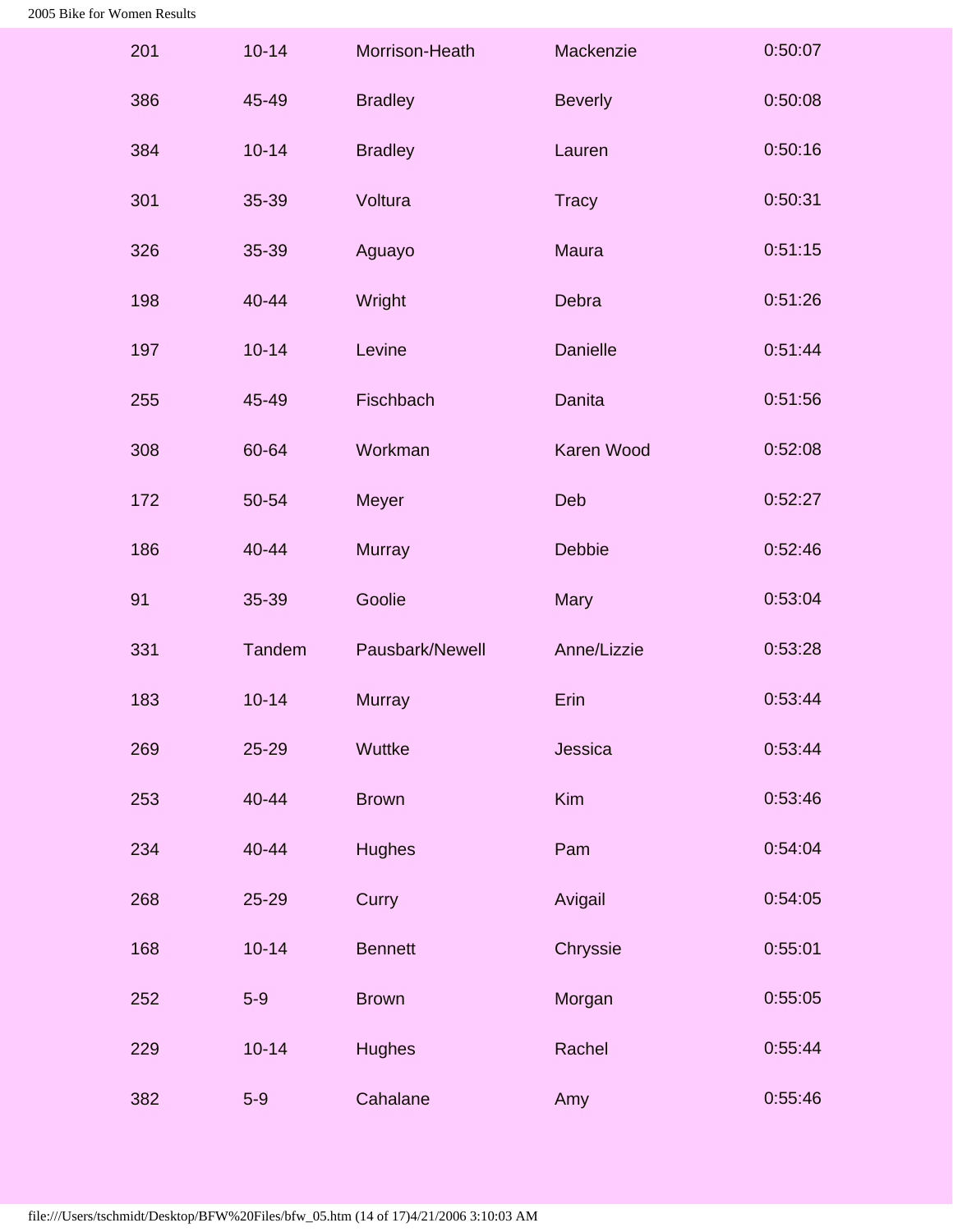| 245 | 30-34     | Svendsen       | Crysta         | 0:55:52 |
|-----|-----------|----------------|----------------|---------|
| 173 | 50-54     | <b>Kobes</b>   | <b>Niki</b>    | 0:56:09 |
| 364 | 60-64     | Engelke        | <b>Marlyss</b> | 0:56:10 |
| 292 | 45-49     | <b>Hicks</b>   | Lynn           | 0:56:36 |
| 291 | 40-44     | <b>Buwalda</b> | Michele        | 0:56:43 |
| 367 | $5-9$     | <b>Digert</b>  | Emma           | 0:57:07 |
| 361 | 50-54     | Shew           | <b>Nora</b>    | 0:57:15 |
| 360 | $10 - 14$ | Wilson         | Sarah          | 0:57:33 |
| 296 | $5-9$     | Michaelson     | Alice          | 0:57:36 |
| 333 | 40-44     | <b>Baker</b>   | <b>Trish</b>   | 0:57:36 |
| 256 | 30-34     | Askeland       | <b>Merle</b>   | 0:57:46 |
| 332 | $5-9$     | <b>Baker</b>   | Tyanna         | 0:57:55 |
| 387 | 45-49     | Cahalane       | Donna          | 0:58:59 |
| 181 | $10 - 14$ | <b>Brown</b>   | Courtney       | 0:59:10 |
| 383 | $5-9$     | Cahalane       | Katie          | 0:59:46 |
| 302 | 40-44     | Flagg          | <b>Stacy</b>   | 1:00:17 |
| 372 | $20 - 24$ | Nimmo          | Adrianne       | 1:01:11 |
| 259 | 40-44     | <b>Kristy</b>  | Lisa           | 1:02:01 |
| 185 | $10 - 14$ | <b>Murray</b>  | Clare          | 1:03:11 |
| 188 | 40-44     | Vania          | Veronica       | 1:03:17 |
| 389 | 45-49     | <b>Hulse</b>   | Elaine         | 1:04:02 |
| 224 | $20 - 24$ | Westfall       | Kimberly       | 1:05:14 |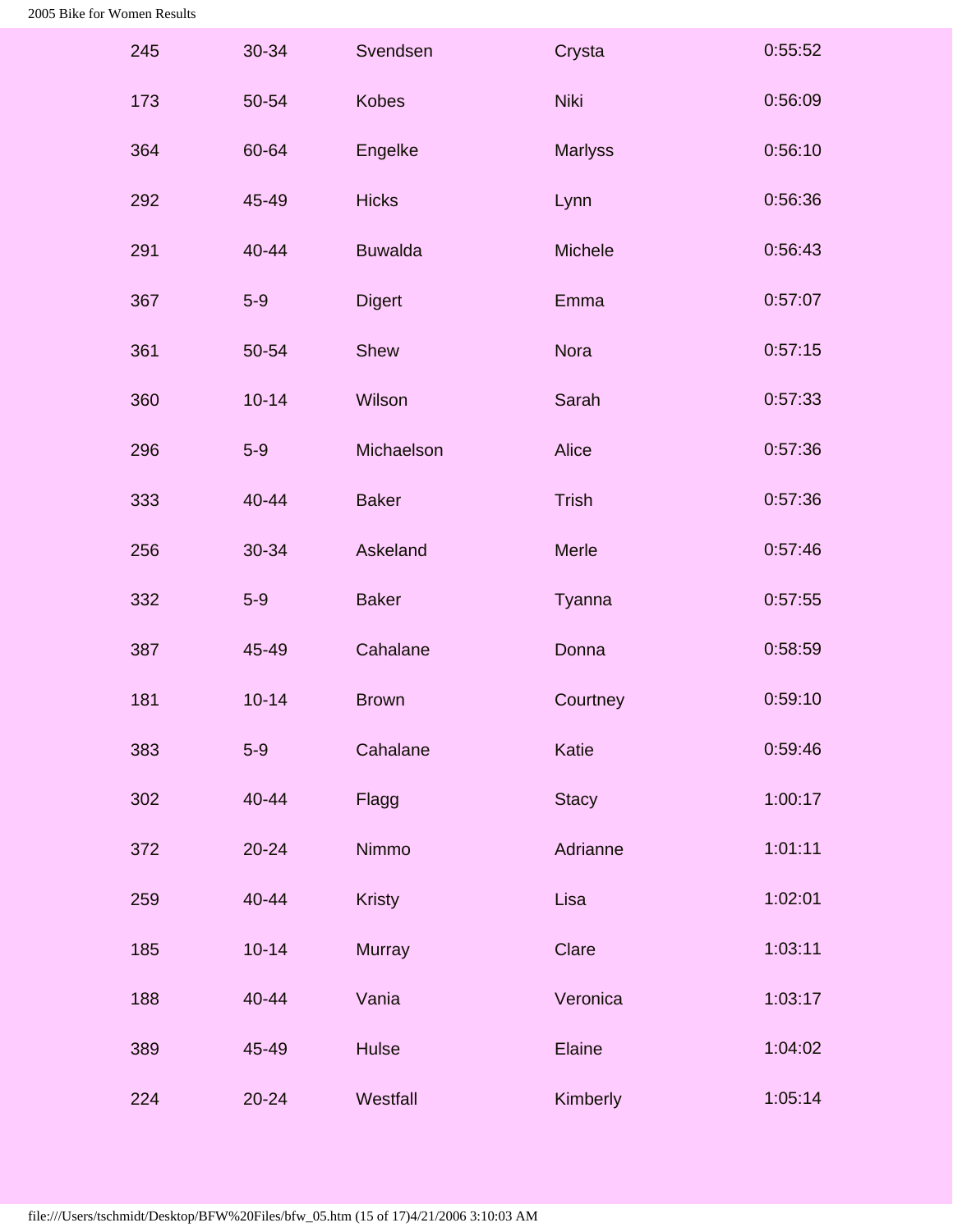| 182 | $10 - 14$ | Vania           | Rene           | 1:05:16 |
|-----|-----------|-----------------|----------------|---------|
| 313 | 45-49     | <b>Keck</b>     | Kathy          | 1:05:35 |
| 223 | $20 - 24$ | Jensen          | Christina      | 1:05:38 |
| 286 | 50-54     | <b>Matthews</b> | Julie          | 1:06:10 |
| 310 | $5-9$     | Peters          | Sarah          | 1:06:34 |
| 233 | 40-44     | Murphy          | Michele        | 1:06:52 |
| 315 | $10 - 14$ | Hun             | Mary           | 1:06:52 |
| 230 | $10 - 14$ | <b>Murphy</b>   | <b>Brit</b>    | 1:07:52 |
| 377 | 30-34     | Hauser          | <b>Becky</b>   | 1:08:48 |
| 375 | 30-34     | Pifer           | <b>Shelley</b> | 1:09:32 |
| 373 | $5-9$     | Pifer           | Suesan         | 1:10:11 |
| 316 | 50-54     | Lindquist       | Susan          | 1:10:35 |
| 288 | 55-59     | <b>Sutliff</b>  | Mary Jane      | 1:13:42 |
| 187 | 40-44     | <b>Brown</b>    | Debbie         | 1:13:44 |
| 180 | $5-9$     | <b>Brown</b>    | Hailee         | 1:16:02 |
| 325 | 25-29     | Sarten          | Leslie         | 1:16:49 |
| 150 | $10 - 14$ | Zarzoza         | Amanda         | 1:18:03 |
| 227 | 35-39     | Coulehan        | Heather        | 1:19:04 |
| 71  | $10 - 14$ | Zakurdaew       | Lida           | 1:21:41 |
| 151 | 40-44     | Montague        | Jill           | 1:27:02 |
| 323 | 45-49     | Geddes          | Mary           | 1:29:40 |
| 322 | $5-9$     | Geddes          | Isabelle       | 1:29:58 |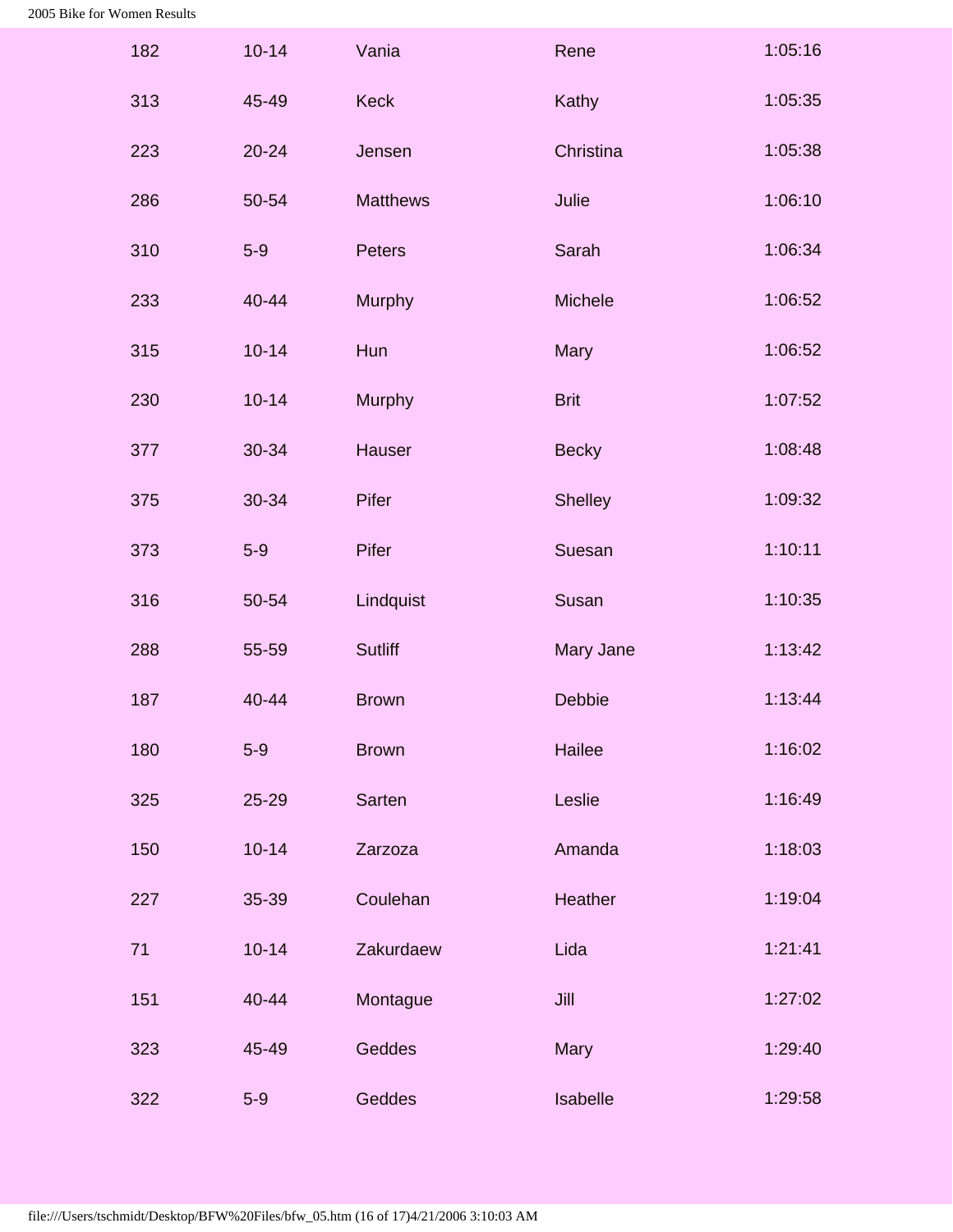| 72 | $10 - 14$ | Hancock                | Kerri | 1:44:02 |
|----|-----------|------------------------|-------|---------|
|    |           |                        |       |         |
|    |           | <b>Service Service</b> |       |         |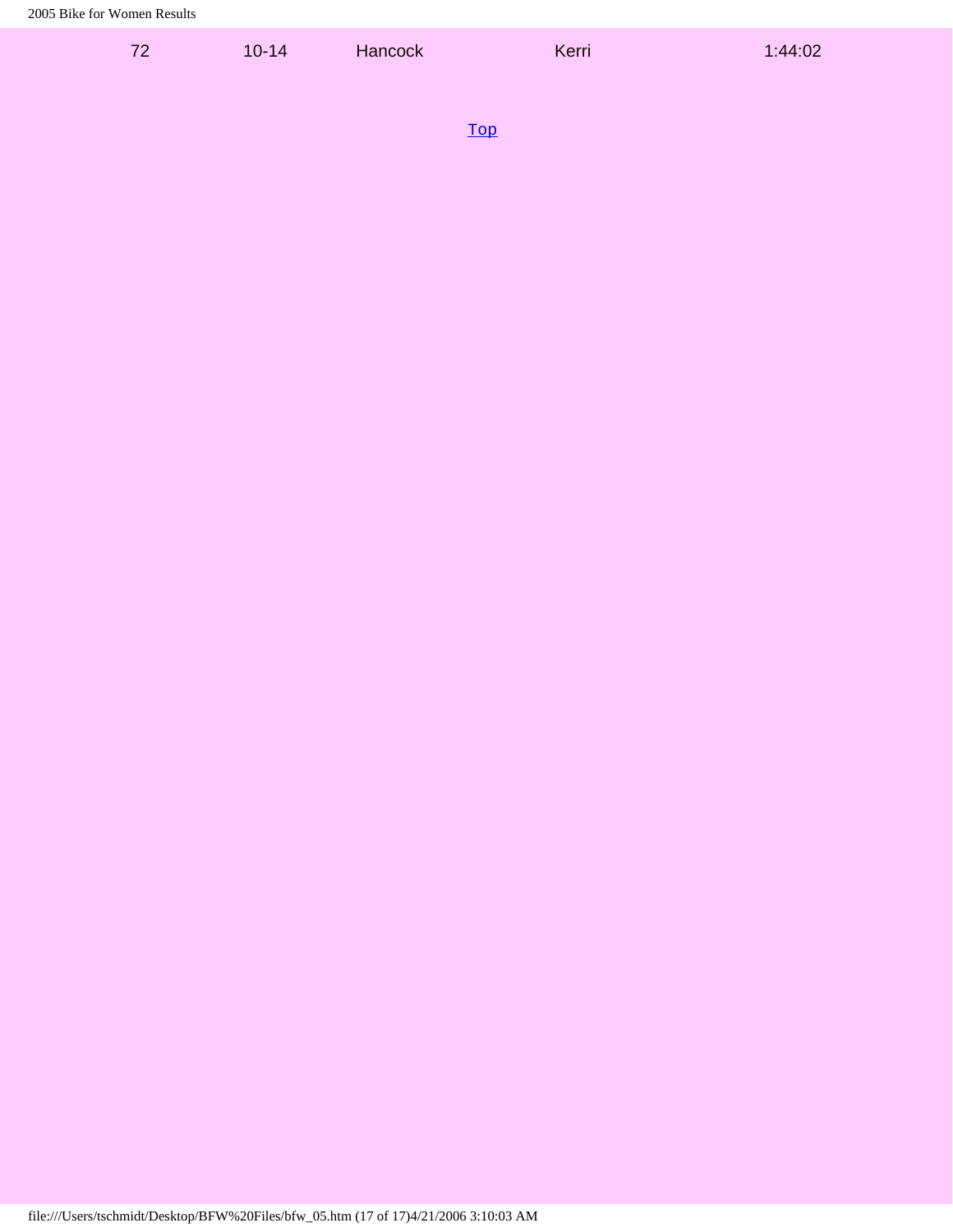**Sunday, May 1, 2005 at Chugiak H.S.**

#### <span id="page-17-3"></span><span id="page-17-0"></span>**Age Groups:**

### [5-9](#page-17-1) [10-14](#page-17-2) [15-19](#page-19-0) [20-24](#page-20-0) [25-29](#page-20-1) [30-34](#page-21-0) [35-39](#page-22-0) [40-44](#page-24-0) [45-49](#page-27-0) [50-54](#page-29-0) [55-59](#page-30-0) [60-64](#page-31-0) [65-69](#page-31-1)

#### **[Click here for Tandem team](#page-32-0)**

# **[Click here to see overall results sorted by time](#page-0-1)**

<span id="page-17-2"></span><span id="page-17-1"></span>

| <b>NUMBER</b> | <b>CLASS</b> | <b>First</b>   | Last     | <b>TIME</b> |
|---------------|--------------|----------------|----------|-------------|
| 252           | $5-9$        | <b>Brown</b>   | Morgan   | 0:55:05     |
| 382           | $5-9$        | Cahalane       | Amy      | 0:55:46     |
| 367           | $5-9$        | <b>Digert</b>  | Emma     | 0:57:07     |
| 296           | $5-9$        | Michaelson     | Alice    | 0:57:36     |
| 332           | $5-9$        | <b>Baker</b>   | Tyanna   | 0:57:55     |
| 383           | $5-9$        | Cahalane       | Katie    | 0:59:46     |
| 310           | $5-9$        | Peters         | Sarah    | 1:06:34     |
| 373           | $5-9$        | Pifer          | Suesan   | 1:10:11     |
| 180           | $5-9$        | <b>Brown</b>   | Hailee   | 1:16:02     |
| 322           | $5-9$        | Geddes         | Isabelle | 1:29:58     |
| 22            | $10 - 14$    | Loan           | Kinsey   | 0:30:41     |
| 33            | $10 - 14$    | Davis          | Petra    | 0:30:56     |
| 394           | $10 - 14$    | <b>Summers</b> | Hannah   | 0:33:10     |
| 205           | $10 - 14$    | Wilson         | Lauren   | 0:33:31     |
| 178           | $10 - 14$    | Rogers         | Emily    | 0:35:05     |
|               |              |                |          |             |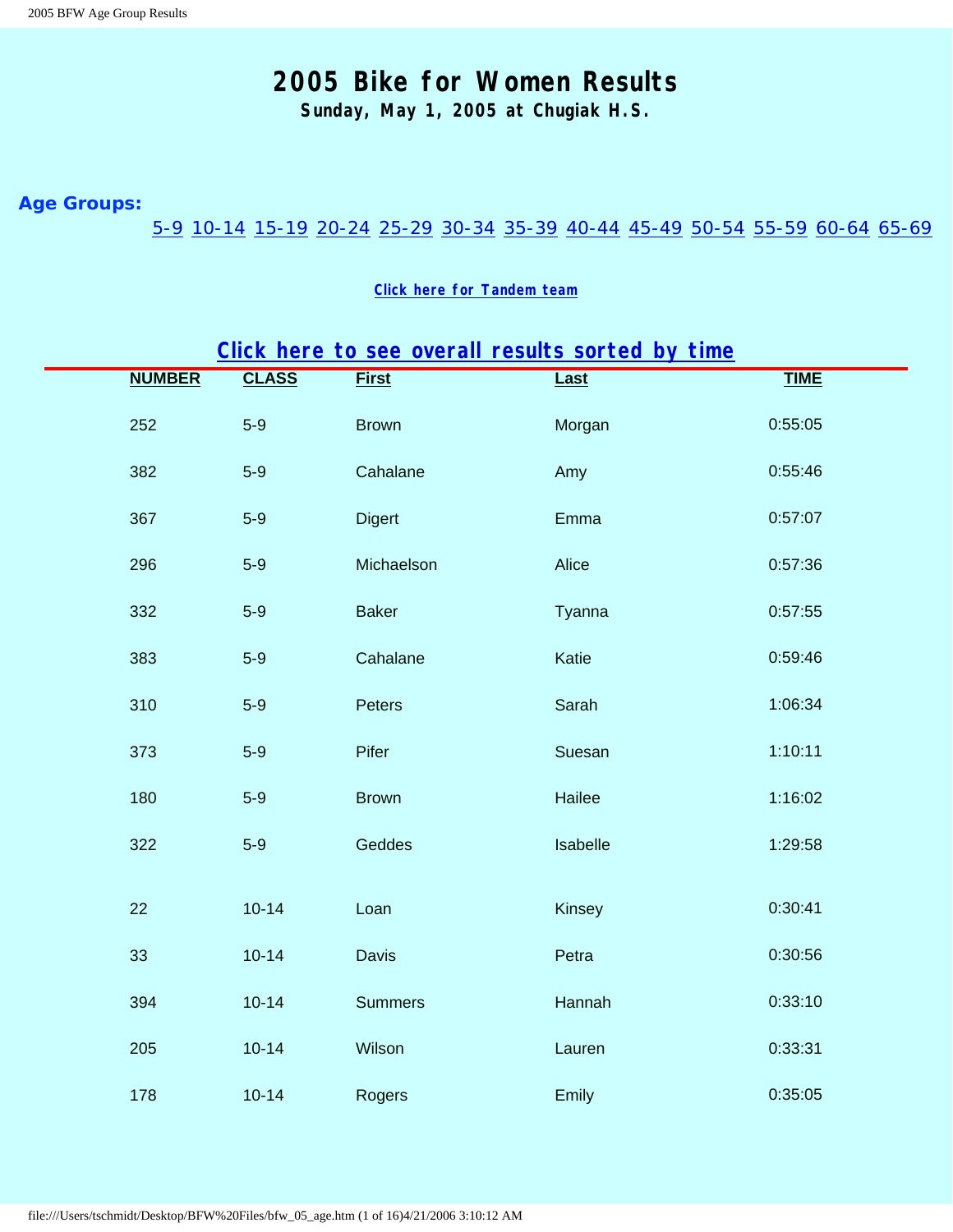| 204 | $10 - 14$ | Robertson        | Hayley        | 0:35:52 |
|-----|-----------|------------------|---------------|---------|
| 193 | $10 - 14$ | Comellas         | Thomissa      | 0:36:07 |
| 289 | $10 - 14$ | Liotta           | Annie         | 0:37:12 |
| 299 | $10 - 14$ | <b>Brassard</b>  | Emily         | 0:37:26 |
| 176 | $10 - 14$ | Wheeler          | <b>Stacy</b>  | 0:38:32 |
| 75  | $10 - 14$ | <b>Summers</b>   | Morgan        | 0:39:07 |
| 353 | $10 - 14$ | Turrini          | Geneva        | 0:39:11 |
| 352 | $10 - 14$ | Holder-Dusenbury | Madi          | 0:40:01 |
| 271 | $10 - 14$ | Wheatall         | Elizabeth     | 0:40:23 |
| 339 | $10 - 14$ | Hess             | Lauren        | 0:40:50 |
| 385 | $10 - 14$ | Cahalane         | Erin          | 0:41:13 |
| 298 | $10 - 14$ | <b>Brassard</b>  | Amy           | 0:43:57 |
| 184 | $10 - 14$ | <b>Murray</b>    | Tara          | 0:44:31 |
| 210 | $10 - 14$ | Gutberlet        | Renee         | 0:46:20 |
| 304 | $10 - 14$ | Hart             | <b>Alexis</b> | 0:47:13 |
| 231 | $10 - 14$ | Ross             | Jheri         | 0:47:44 |
| 341 | $10 - 14$ | <b>Bradner</b>   | Saira         | 0:47:48 |
| 201 | $10 - 14$ | Morrison-Heath   | Mackenzie     | 0:50:07 |
| 384 | $10 - 14$ | <b>Bradley</b>   | Lauren        | 0:50:16 |
| 197 | $10 - 14$ | Levine           | Danielle      | 0:51:44 |
| 183 | $10 - 14$ | <b>Murray</b>    | Erin          | 0:53:44 |
| 168 | $10 - 14$ | <b>Bennett</b>   | Chryssie      | 0:55:01 |
| 229 | $10 - 14$ | <b>Hughes</b>    | Rachel        | 0:55:44 |
| 360 | $10 - 14$ | Wilson           | Sarah         | 0:57:33 |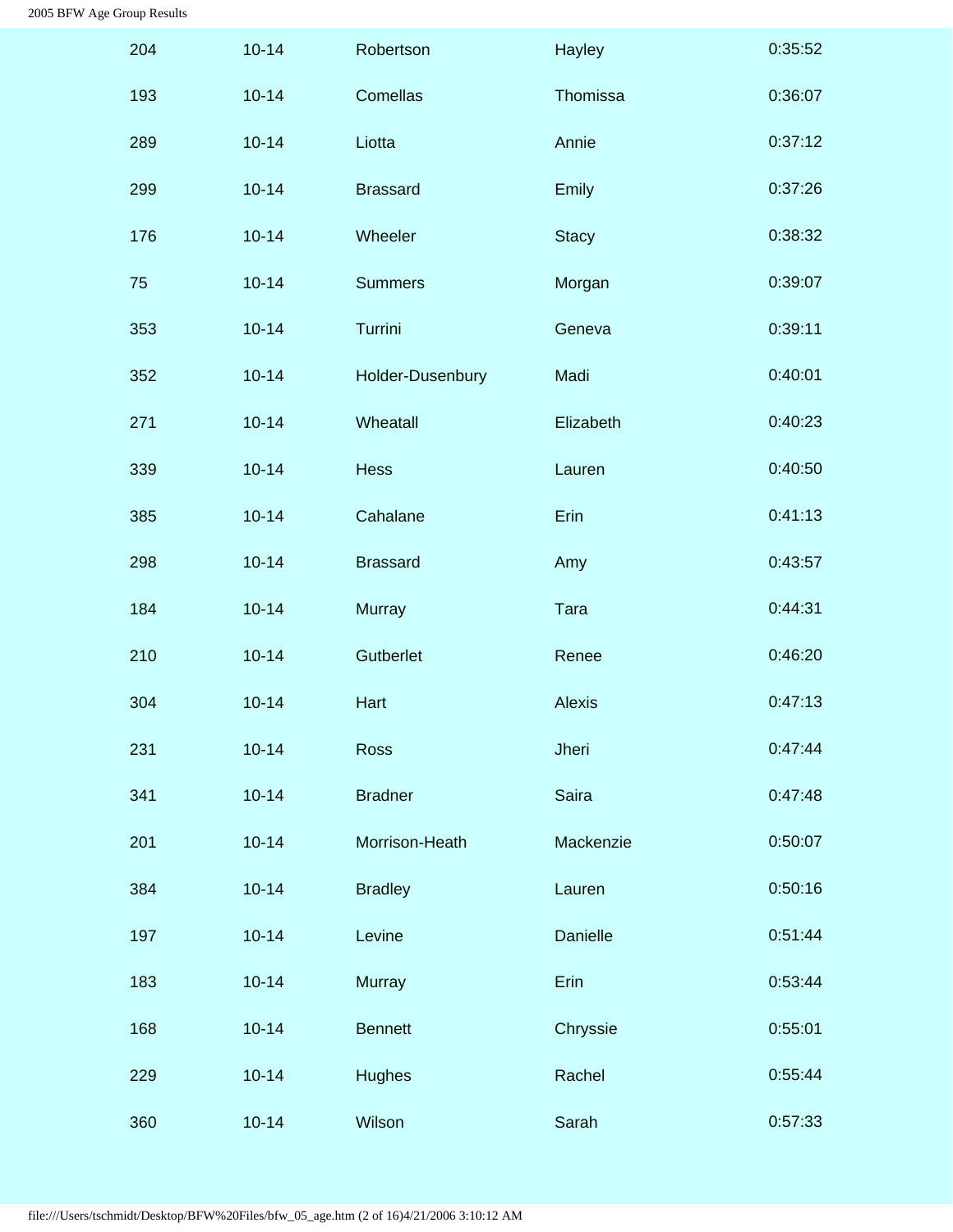<span id="page-19-0"></span>

| 181 | $10 - 14$ | <b>Brown</b>   | Courtney       | 0:59:10 |
|-----|-----------|----------------|----------------|---------|
| 185 | $10 - 14$ | <b>Murray</b>  | Clare          | 1:03:11 |
| 182 | $10 - 14$ | Vania          | Rene           | 1:05:16 |
| 315 | $10 - 14$ | Hun            | Mary           | 1:06:52 |
| 230 | $10 - 14$ | Murphy         | <b>Brit</b>    | 1:07:52 |
| 150 | $10 - 14$ | Zarzoza        | Amanda         | 1:18:03 |
| 71  | $10 - 14$ | Zakurdaew      | Lida           | 1:21:41 |
| 72  | $10 - 14$ | Hancock        | Kerri          | 1:44:02 |
| 77  | $15 - 19$ | Hatton         | Jasmine        | 0:29:04 |
| 67  | $15 - 19$ | <b>Tower</b>   | Dana           | 0:31:06 |
|     |           |                |                |         |
| 166 | $15 - 19$ | O'Grady        | Mary K         | 0:32:38 |
| 139 | $15 - 19$ | Ryan           | Megan          | 0:33:23 |
| 138 | $15 - 19$ | Rogers         | Heidi          | 0:33:44 |
| 254 | $15 - 19$ | Fischbach      | Danielle       | 0:33:45 |
| 235 | $15-19$   | Clingenpeel    | Adrienne       | 0:38:32 |
| 312 | $15 - 19$ | Chard          | Alisa          | 0:39:31 |
| 248 | $15 - 19$ | Kesler         | Linzy          | 0:39:49 |
| 236 | $15 - 19$ | Martin         | Laurilee       | 0:39:52 |
| 311 | $15 - 19$ | Chard          | Kate           | 0:40:08 |
| 293 | $15 - 19$ | Gibbs          | <b>Breanna</b> | 0:45:01 |
| 140 | $15-19$   | Kuhle          | Rosalyn        | 0:45:41 |
| 202 | $15 - 19$ | Morrison-Heath | Chelsie        | 0:46:57 |
| 266 | $15-19$   | Vann           | Deaglan        | 0:47:36 |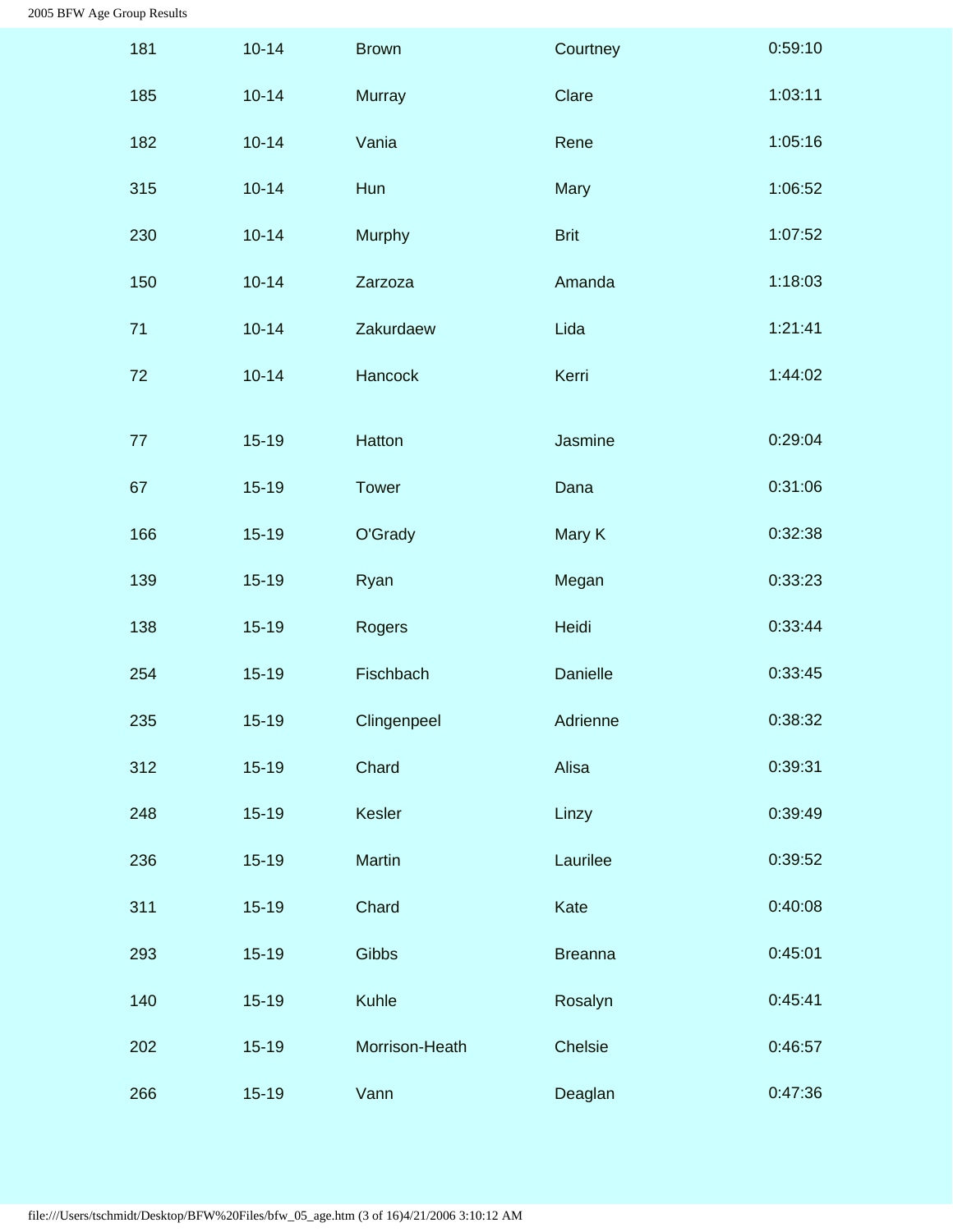<span id="page-20-1"></span><span id="page-20-0"></span>

| 79  | 20-24     | Krom           | Kristin   | 0:30:22 |
|-----|-----------|----------------|-----------|---------|
| 34  | $20 - 24$ | Martinson      | Heidi     | 0:32:26 |
| 251 | $20 - 24$ | Koger          | Keri      | 0:34:57 |
| 191 | 20-24     | Oldfield       | Joanna    | 0:36:46 |
| 258 | $20 - 24$ | <b>Bishop</b>  | Nancy     | 0:37:50 |
| 250 | 20-24     | Mann           | Tiffany   | 0:38:58 |
| 213 | $20 - 24$ | <b>Banas</b>   | Jessie    | 0:39:18 |
| 369 | 20-24     | Young          | Arielle   | 0:40:12 |
| 273 | $20 - 24$ | O'barr         | Heidi     | 0:43:32 |
| 163 | 20-24     | <b>Baniky</b>  | Elizabeth | 0:48:10 |
| 225 | $20 - 24$ | Perry          | Gina      | 0:48:12 |
| 337 | 20-24     | Maloney        | Lisa      | 0:48:46 |
| 372 | $20 - 24$ | Nimmo          | Adrianne  | 1:01:11 |
| 224 | 20-24     | Westfall       | Kimberly  | 1:05:14 |
| 223 | 20-24     | Jensen         | Christina | 1:05:38 |
| 63  | 25-29     | <b>Stull</b>   | Amber     | 0:26:43 |
| 30  | 25-29     | Maki           | Anne      | 0:26:59 |
| 45  | 25-29     | Dennis         | Martha    | 0:29:28 |
| 35  | 25-29     | Jones          | Anna      | 0:33:22 |
| 335 | 25-29     | Miller         | Jenny     | 0:34:58 |
| 206 | 25-29     | Cohen          | Jessica   | 0:35:35 |
| 46  | 25-29     | <b>Jarrett</b> | Jenia     | 0:35:38 |
| 330 | 25-29     | <b>Kirsh</b>   | Katrina   | 0:35:45 |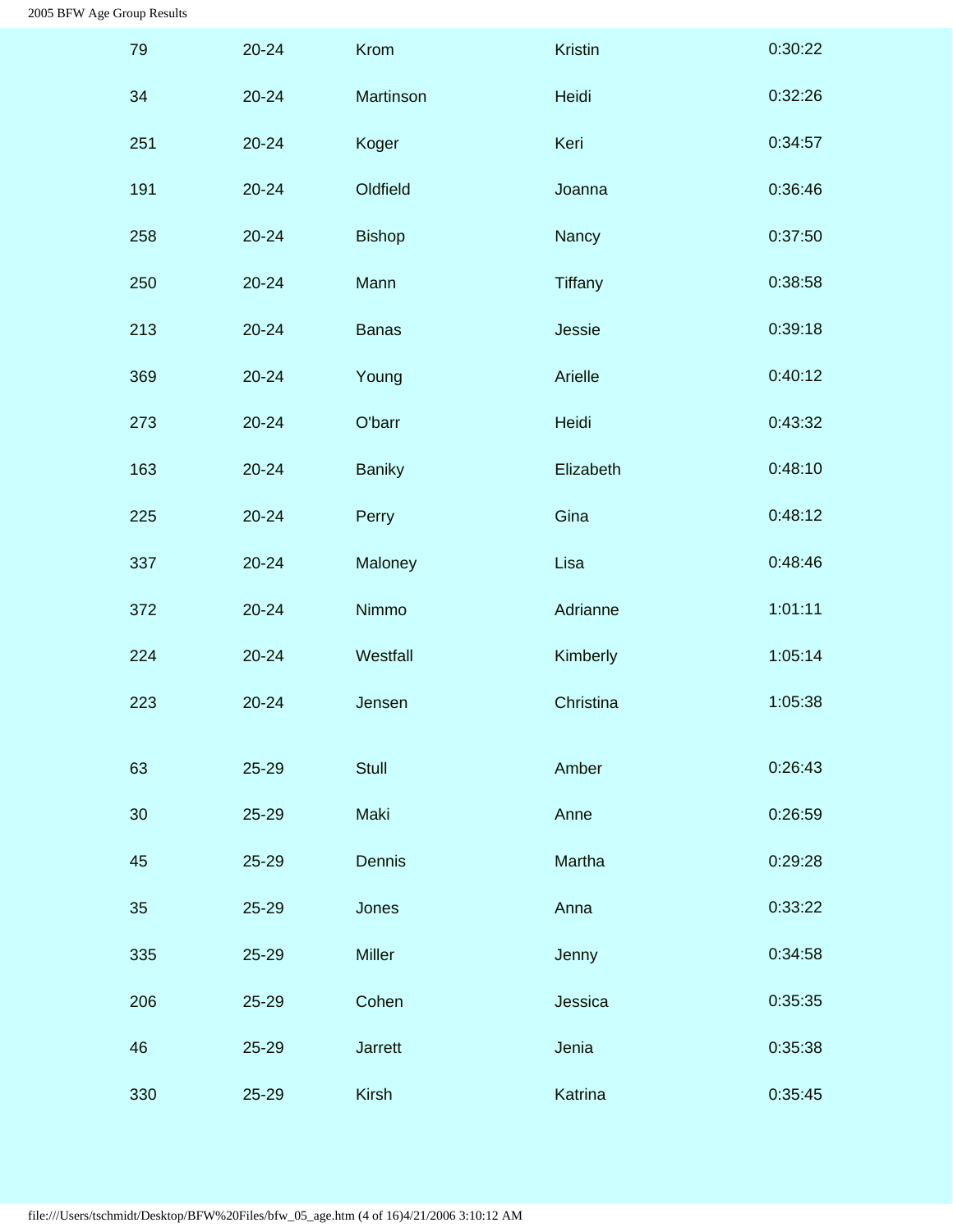<span id="page-21-0"></span>

| 82             | 25-29 | Crawford        | Janice        | 0:36:23 |
|----------------|-------|-----------------|---------------|---------|
| 80             | 25-29 | Scharpf         | Amy           | 0:36:28 |
| 73             | 25-29 | Archer          | Kelli         | 0:36:38 |
| 334            | 25-29 | Fox             | Cara          | 0:36:47 |
| 391            | 25-29 | Agnese          | Goss          | 0:36:48 |
| 261            | 25-29 | Huff            | Heather       | 0:38:30 |
| 214            | 25-29 | White           | <b>Brooke</b> | 0:39:00 |
| 221            | 25-29 | Rhyner          | Emily         | 0:39:26 |
| 274            | 25-29 | <b>Schock</b>   | Corissa       | 0:41:04 |
| 267            | 25-29 | <b>Tims</b>     | <b>Brandi</b> | 0:41:18 |
| 366            | 25-29 | LeMon           | Rachel        | 0:41:19 |
| 175            | 25-29 | <b>Dlugosz</b>  | Urszula       | 0:42:21 |
| 81             | 25-29 | Weaver          | Sarah         | 0:42:51 |
| 244            | 25-29 | Ratchye         | Jennifer      | 0:43:32 |
| 319            | 25-29 | Emmal           | Melissa       | 0:43:42 |
| 359            | 25-29 | Witt            | Christina     | 0:43:59 |
| 324            | 25-29 | <b>Stone</b>    | Tana          | 0:45:30 |
| 174            | 25-29 | <b>Driscoll</b> | Karen         | 0:47:32 |
| 269            | 25-29 | Wuttke          | Jessica       | 0:53:44 |
| 268            | 25-29 | Curry           | Avigail       | 0:54:05 |
| 325            | 25-29 | Sarten          | Leslie        | 1:16:49 |
| 1              | 30-34 | Mohwinkel       | Sheryl        | 0:25:15 |
| $\overline{2}$ | 30-34 | Donley          | Shannon       | 0:25:28 |
|                |       |                 |               |         |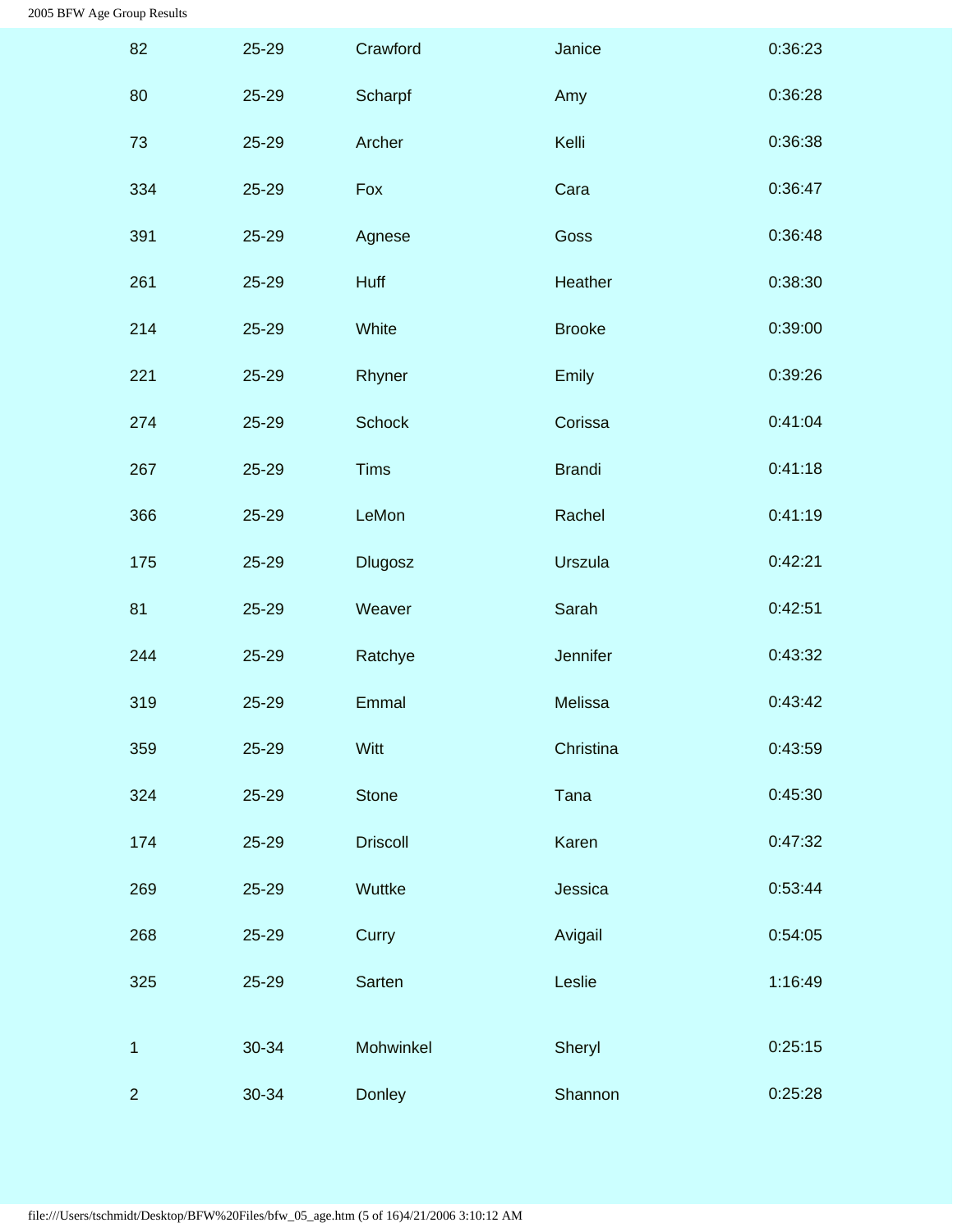<span id="page-22-0"></span>

| $6\phantom{1}6$  | 30-34 | Kimball         | Jenny          | 0:28:00 |
|------------------|-------|-----------------|----------------|---------|
| $\boldsymbol{9}$ | 30-34 | McKee           | Rebecca        | 0:28:38 |
| 21               | 30-34 | Lee             | Christina      | 0:29:36 |
| 31               | 30-34 | Lewis           | Amy            | 0:31:53 |
| 48               | 30-34 | <b>Bruno</b>    | Nancy          | 0:33:16 |
| 36               | 30-34 | Libbey          | Colleen        | 0:35:01 |
| 257              | 30-34 | Sended          | Kristi         | 0:35:45 |
| 83               | 30-34 | Ratcliffe       | Deborah        | 0:36:49 |
| 378              | 30-34 | Miller          | Jenny          | 0:37:49 |
| 350              | 30-34 | LeMasters       | Megan          | 0:38:44 |
| 276              | 30-34 | Lundberg        | Jennifer       | 0:38:50 |
| 343              | 30-34 | Kohlhase        | Amy            | 0:41:42 |
| 275              | 30-34 | <b>Hill</b>     | Sarah          | 0:43:18 |
| 208              | 30-34 | Schuerman       | Juley          | 0:43:20 |
| 347              | 30-34 | Orlov           | <b>Stacy</b>   | 0:43:20 |
| 294              | 30-34 | DeMolina        | Christian      | 0:44:26 |
| 380              | 30-34 | <b>Hill</b>     | <b>Stacy</b>   | 0:44:54 |
| 207              | 30-34 | <b>Bailey</b>   | Kellie         | 0:45:04 |
| 327              | 30-34 | <b>Borschel</b> | Sierra         | 0:50:05 |
| 245              | 30-34 | Svendsen        | Crysta         | 0:55:52 |
| 256              | 30-34 | Askeland        | Merle          | 0:57:46 |
| 377              | 30-34 | Hauser          | <b>Becky</b>   | 1:08:48 |
| 375              | 30-34 | Pifer           | <b>Shelley</b> | 1:09:32 |
| 68               | 35-39 | Lindskoog       | Wendy          | 0:26:00 |
|                  |       |                 |                |         |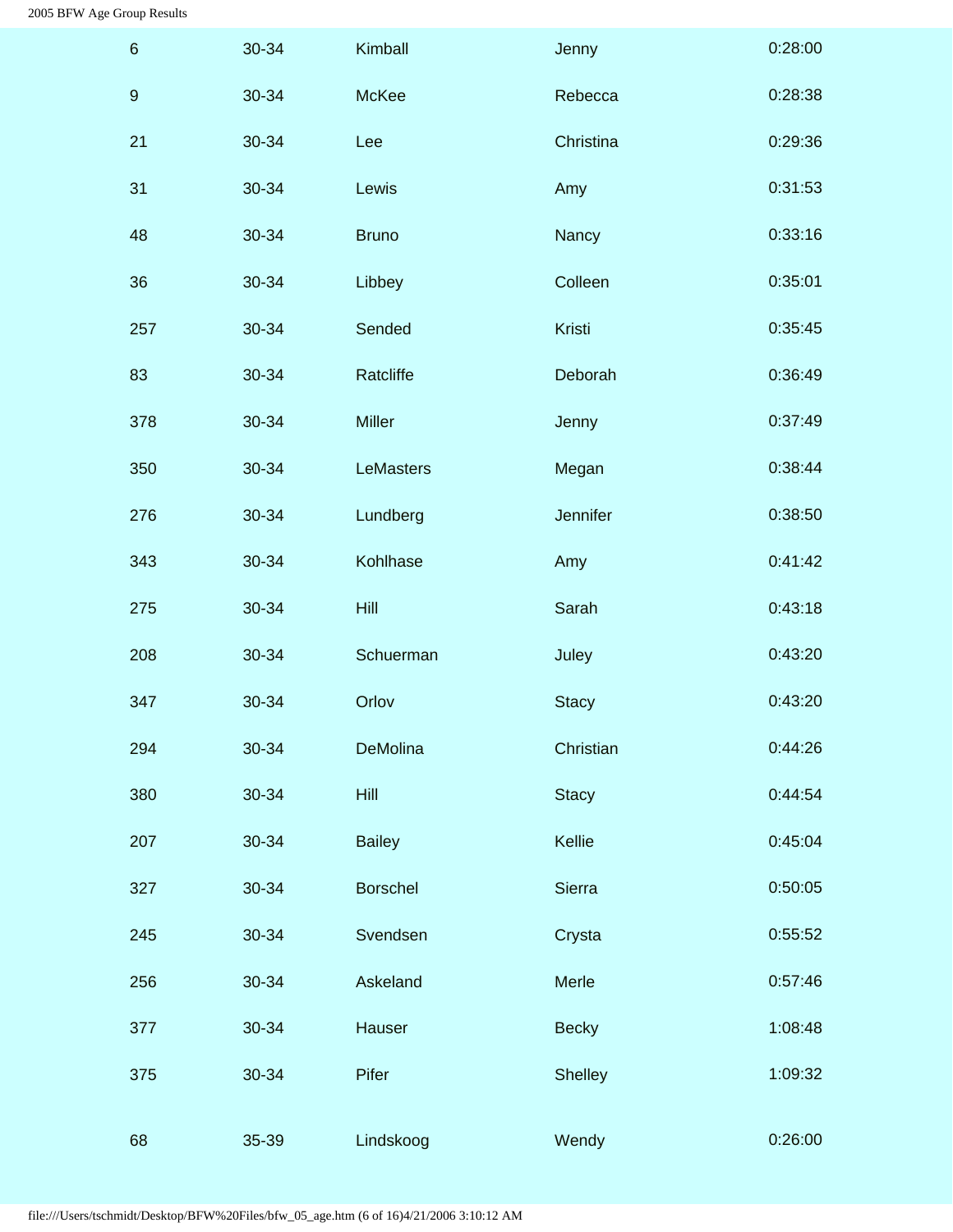| 13  | 35-39 | Falskow           | Lise          | 0:27:01 |
|-----|-------|-------------------|---------------|---------|
| 363 | 35-39 | Nieder            | <b>Stacey</b> | 0:28:02 |
| 336 | 35-39 | Rossberg          | Doreen        | 0:29:20 |
| 50  | 35-39 | Armstrong         | Gina          | 0:29:56 |
| 85  | 35-39 | Hall              | Marietta      | 0:30:21 |
| 20  | 35-39 | Flagg             | Elaine        | 0:30:34 |
| 25  | 35-39 | McLeod            | Jill          | 0:31:02 |
| 281 | 35-39 | Steinberg         | <b>Stacy</b>  | 0:31:24 |
| 69  | 35-39 | Lee               | Rebecca       | 0:31:30 |
| 162 | 35-39 | Franks            | Colleen       | 0:31:38 |
| 381 | 35-39 | Dworian           | Laurie        | 0:33:14 |
| 279 | 35-39 | Davis             | Lana          | 0:33:30 |
| 376 | 35-39 | De La Pena        | Mireya        | 0:33:38 |
| 87  | 35-39 | VanDehey          | Melanie       | 0:33:41 |
| 97  | 35-39 | Smith             | Corinne       | 0:33:43 |
| 37  | 35-39 | <b>Bundy-Cobb</b> | Jennifer      | 0:33:58 |
| 17  | 35-39 | <b>McKinney</b>   | Debbie        | 0:34:09 |
| 49  | 35-39 | Montano           | Laurie        | 0:34:48 |
| 96  | 35-39 | <b>Reilly</b>     | Sheila        | 0:34:54 |
| 154 | 35-39 | Miller            | Susan         | 0:35:24 |
| 90  | 35-39 | Campbell          | Cheryl        | 0:35:43 |
| 86  | 35-39 | Peloza            | Amy           | 0:37:43 |
| 89  | 35-39 | <b>Tidwell</b>    | Lisa          | 0:38:05 |
| 93  | 35-39 | <b>DuFord</b>     | Jennifer      | 0:38:06 |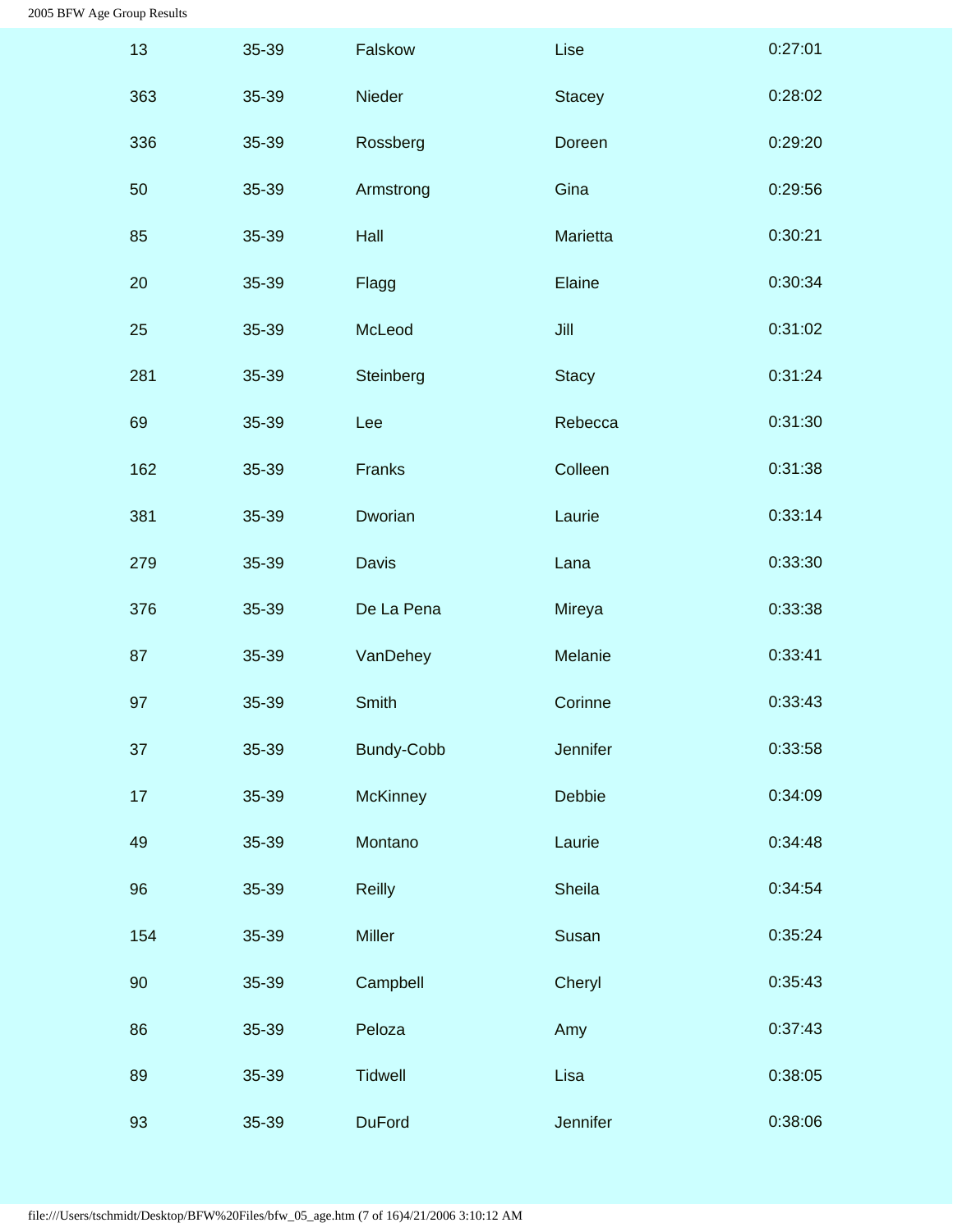<span id="page-24-0"></span>

| 195                      | 35-39 | Stergiou        | Elizabeth     | 0:38:54 |
|--------------------------|-------|-----------------|---------------|---------|
| 95                       | 35-39 | Patterson-Simes | Jamie         | 0:38:57 |
| 88                       | 35-39 | <b>Essex</b>    | Deb           | 0:39:39 |
| 246                      | 35-39 | Martinson       | Cheri         | 0:39:51 |
| 94                       | 35-39 | Curtis          | Lucy          | 0:40:56 |
| 345                      | 35-39 | Walker          | <b>Beth</b>   | 0:41:17 |
| 344                      | 35-39 | Youngblood      | Allyson       | 0:41:37 |
| 278                      | 35-39 | Westhoff        | Kathleen      | 0:41:48 |
| 92                       | 35-39 | Seely           | Michelle      | 0:42:34 |
| 346                      | 35-39 | Parks           | Reggie        | 0:43:10 |
| 280                      | 35-39 | Smallwood       | <b>Tuyet</b>  | 0:45:26 |
| 305                      | 35-39 | Hart            | Rochelle      | 0:46:01 |
| 249                      | 35-39 | Kesler          | Judy          | 0:46:49 |
| 232                      | 35-39 | <b>Ross</b>     | <b>Tracie</b> | 0:47:25 |
| 226                      | 35-39 | Westfall        | Judi          | 0:47:53 |
| 301                      | 35-39 | Voltura         | <b>Tracy</b>  | 0:50:31 |
| 326                      | 35-39 | Aguayo          | Maura         | 0:51:15 |
| 91                       | 35-39 | Goolie          | Mary          | 0:53:04 |
| 227                      | 35-39 | Coulehan        | Heather       | 1:19:04 |
| $\overline{\mathcal{A}}$ | 40-44 | Wheatall        | Suzanne       | 0:25:53 |
| 3                        | 40-44 | Wilson          | Deenie        | 0:26:00 |
| 12                       | 40-44 | <b>Tower</b>    | Janice        | 0:26:19 |
| $\overline{5}$           | 40-44 | Galanes         | Colleen       | 0:26:29 |
|                          |       |                 |               |         |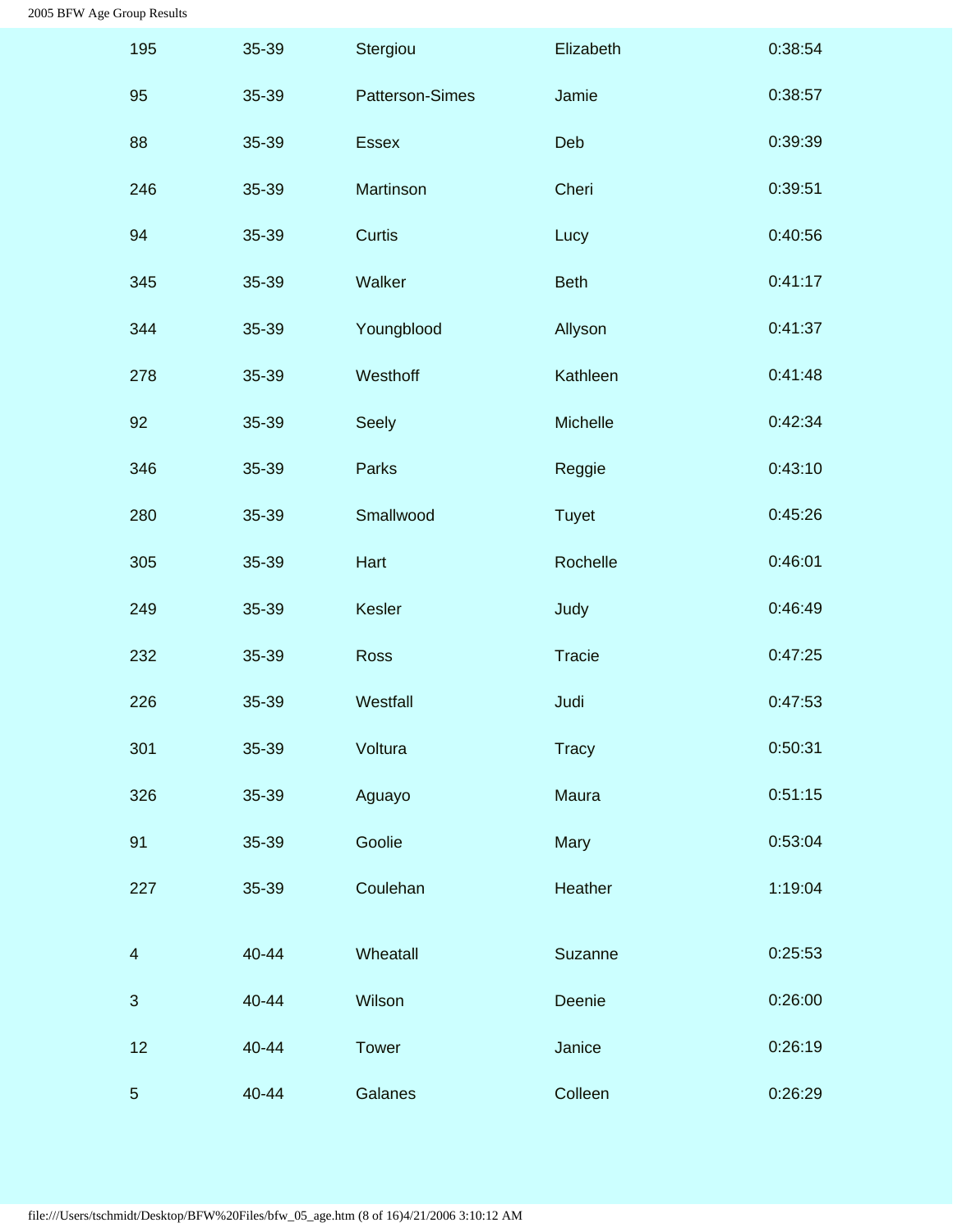| 38  | 40-44 | Adams           | <b>Sissy</b>   | 0:28:26 |
|-----|-------|-----------------|----------------|---------|
| 65  | 40-44 | Rosane          | Katy           | 0:28:38 |
| 14  | 40-44 | VanHoek         | Kelly          | 0:29:08 |
| 149 | 40-44 | <b>Summers</b>  | Debora         | 0:29:09 |
| 19  | 40-44 | Pruhs           | Deanna         | 0:29:35 |
| 98  | 40-44 | Austin          | Rosemary       | 0:30:21 |
| 18  | 40-44 | Connett         | Amanda         | 0:30:23 |
| 16  | 40-44 | Reyes           | Janus          | 0:30:26 |
| 70  | 40-44 | Parke           | Diana          | 0:30:59 |
| 106 | 40-44 | Read            | Emily          | 0:32:03 |
| 282 | 40-44 | Judy            | Kathleen       | 0:32:29 |
| 23  | 40-44 | Seybert         | Kathy          | 0:32:30 |
| 62  | 40-44 | Duenow          | Jeannette      | 0:32:36 |
| 101 | 40-44 | Holder          | Melissa        | 0:32:47 |
| 270 | 40-44 | Paesani         | Lisa           | 0:34:05 |
| 264 | 40-44 | <b>McKinnon</b> | Jennifer       | 0:34:55 |
| 260 | 40-44 | Averill         | Coleen         | 0:37:02 |
| 300 | 40-44 | <b>Brassard</b> | Patti          | 0:37:09 |
| 177 | 40-44 | Wheeler         | Tami           | 0:37:32 |
| 209 | 40-44 | Hammer          | Lesley         | 0:37:42 |
| 51  | 40-44 | <b>Boom</b>     | Chera          | 0:37:54 |
| 283 | 40-44 | Teel            | Susan          | 0:37:58 |
| 104 | 40-44 | <b>Pittz</b>    | <b>Shirley</b> | 0:38:00 |
| 164 | 40-44 | Rideout         | <b>Beverly</b> | 0:38:10 |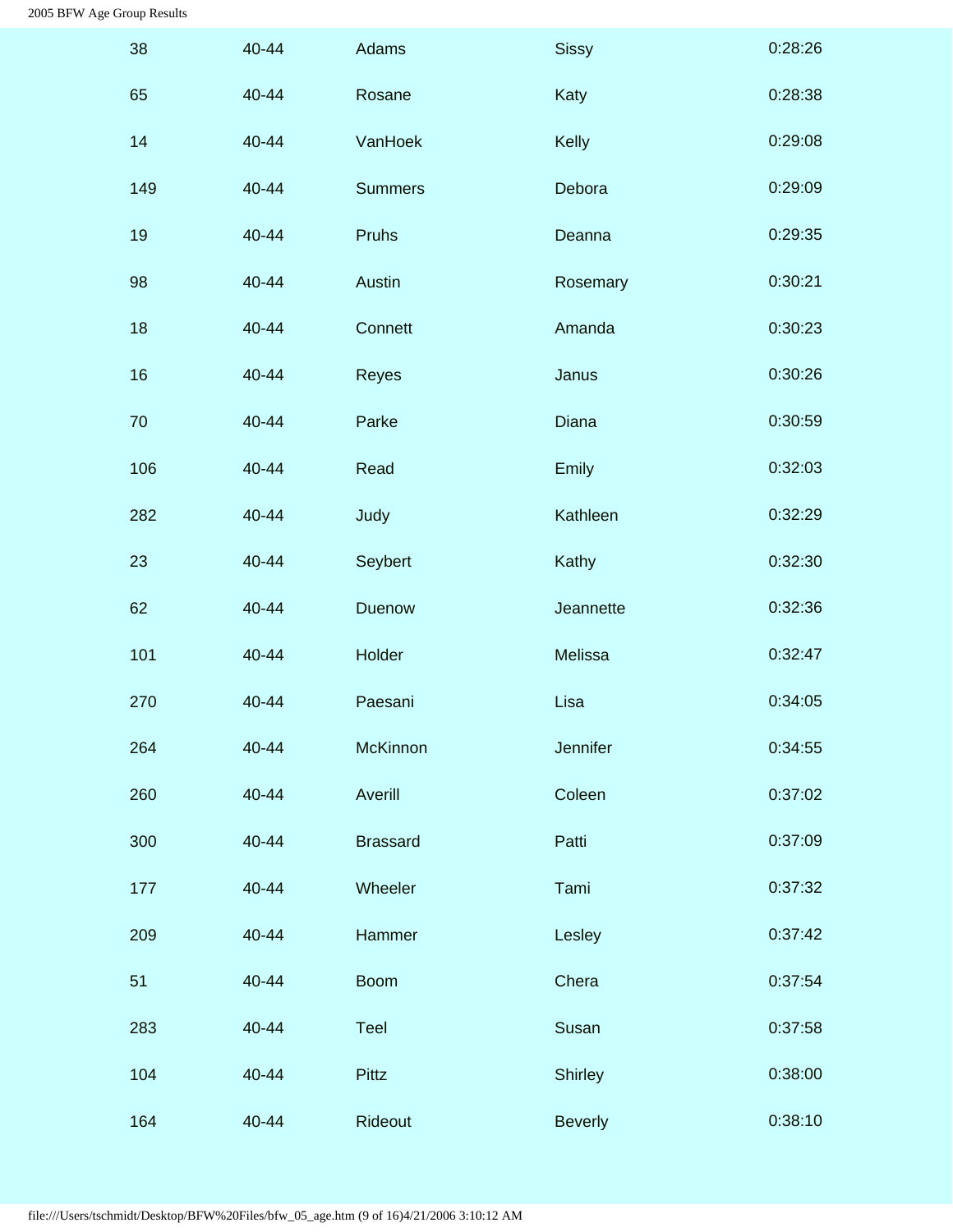| 102 | 40-44 | Oakley         | Susan          | 0:39:36 |
|-----|-------|----------------|----------------|---------|
| 105 | 40-44 | Pratt          | Marcia         | 0:39:44 |
| 365 | 40-44 | <b>Perkins</b> | Patricia       | 0:40:12 |
| 200 | 40-44 | Carlson        | Jennifer       | 0:40:16 |
| 143 | 40-44 | Pitt           | teresa         | 0:40:23 |
| 362 | 40-44 | Vaught         | Mary           | 0:40:47 |
| 103 | 40-44 | Lindgren       | <b>Barbara</b> | 0:40:53 |
| 156 | 40-44 | Wackowski      | Debbie         | 0:40:59 |
| 338 | 40-44 | Hess           | Jill           | 0:41:10 |
| 265 | 40-44 | Harley         | Sandra         | 0:42:04 |
| 329 | 40-44 | Hanofee        | Ellie          | 0:42:14 |
| 351 | 40-44 | Kagerer        | <b>Barbara</b> | 0:42:32 |
| 328 | 40-44 | Uhart          | Randi          | 0:43:09 |
| 29  | 40-44 | Rose           | <b>Beth</b>    | 0:43:16 |
| 239 | 40-44 | Thurston       | <b>Barbara</b> | 0:43:28 |
| 238 | 40-44 | Clingenpeel    | Jody           | 0:43:49 |
| 100 | 40-44 | Hammer         | Liz            | 0:44:47 |
| 211 | 40-44 | Gutberlet      | Simone         | 0:46:36 |
| 189 | 40-44 | <b>McKim</b>   | Kay            | 0:47:15 |
| 212 | 40-44 | <b>Durkin</b>  | Kate           | 0:47:22 |
| 303 | 40-44 | Hargraves      | Julie          | 0:47:35 |
| 349 | 40-44 | Biagioni       | Donna          | 0:48:05 |
| 99  | 40-44 | Gates          | Virginia       | 0:48:13 |
| 203 | 40-44 | Heath          | Karen          | 0:49:27 |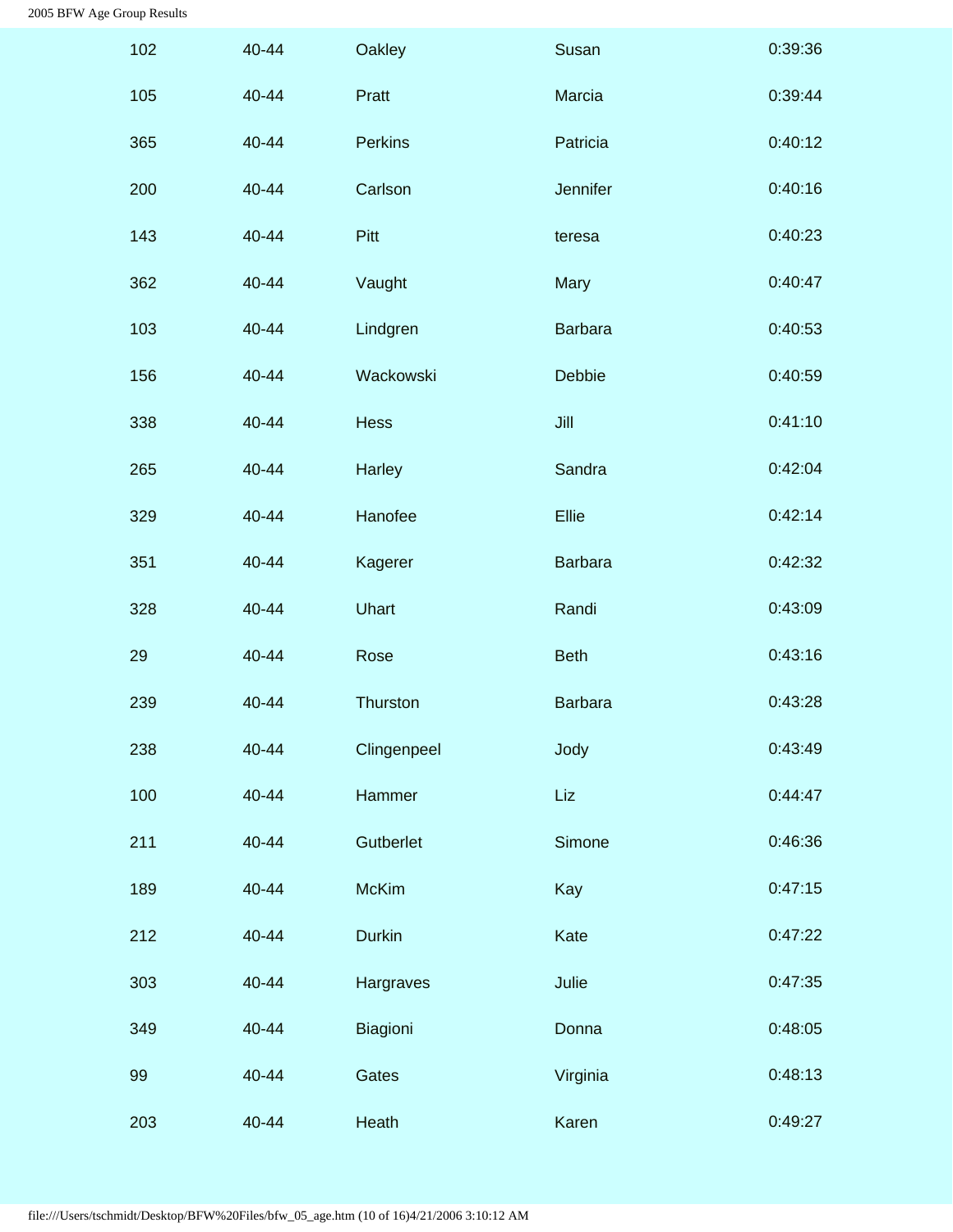<span id="page-27-0"></span>

| 198            | 40-44 | Wright               | Debra        | 0:51:26 |
|----------------|-------|----------------------|--------------|---------|
| 186            | 40-44 | <b>Murray</b>        | Debbie       | 0:52:46 |
| 253            | 40-44 | <b>Brown</b>         | Kim          | 0:53:46 |
| 234            | 40-44 | <b>Hughes</b>        | Pam          | 0:54:04 |
| 291            | 40-44 | <b>Buwalda</b>       | Michele      | 0:56:43 |
| 333            | 40-44 | <b>Baker</b>         | Trish        | 0:57:36 |
| 302            | 40-44 | Flagg                | <b>Stacy</b> | 1:00:17 |
| 259            | 40-44 | <b>Kristy</b>        | Lisa         | 1:02:01 |
| 188            | 40-44 | Vania                | Veronica     | 1:03:17 |
| 233            | 40-44 | Murphy               | Michele      | 1:06:52 |
| 187            | 40-44 | <b>Brown</b>         | Debbie       | 1:13:44 |
| 151            | 40-44 | Montague             | Jill         | 1:27:02 |
| 44             | 45-49 | Loan                 | Sheryl       | 0:25:04 |
| $\,8\,$        | 45-49 | <b>Staats-Cahill</b> | Lori         | 0:26:23 |
| 56             | 45-49 | Janigo               | Cathy        | 0:28:40 |
| $\overline{7}$ | 45-49 | Diel                 | Mary         | 0:29:00 |
| 64             | 45-49 | Whitsett             | Jane         | 0:29:57 |
| 113            | 45-49 | Cooper               | Cindy        | 0:30:49 |
| 54             | 45-49 | <b>Bear</b>          | Robby        | 0:32:03 |
| 190            | 45-49 | Jacobsen             | Rosy         | 0:32:08 |
| 27             | 45-49 | Rasbeck              | Christine    | 0:32:17 |
| 26             | 45-49 | Dale                 | Marian       | 0:32:46 |
| 290            | 45-49 | Liotta               | Patti        | 0:33:34 |
| 114            | 45-49 | Langdon              | Mary         | 0:33:46 |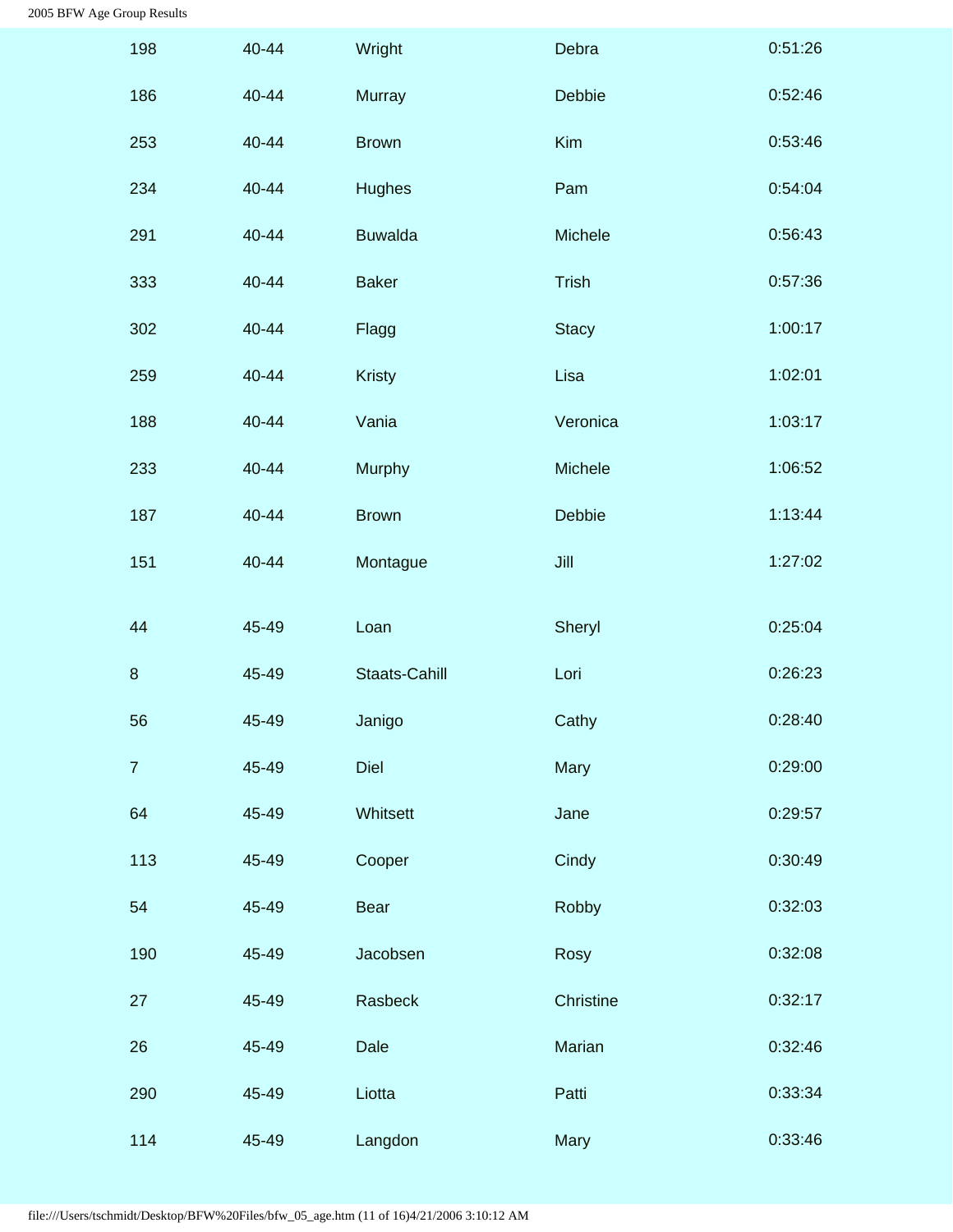| 284 | 45-49 | Tabor          | Jennifer       | 0:34:00 |
|-----|-------|----------------|----------------|---------|
| 111 | 45-49 | Lee            | Karen P.       | 0:34:27 |
| 119 | 45-49 | Hendel         | Cindy          | 0:34:36 |
| 371 | 45-49 | <b>Binniah</b> | Emily          | 0:34:41 |
| 179 | 45-49 | Rogers         | Phyllis        | 0:35:05 |
| 354 | 45-49 | Turrini        | Lisa           | 0:35:08 |
| 55  | 45-49 | Gordon         | Kate           | 0:35:15 |
| 115 | 45-49 | Marshall       | Cindy          | 0:35:52 |
| 108 | 45-49 | Lile           | Amy            | 0:35:56 |
| 317 | 45-49 | <b>Krolick</b> | Carol          | 0:36:04 |
| 110 | 45-49 | Davis          | Marcia         | 0:36:28 |
| 393 | 45-49 | McKenny        | Valerie        | 0:37:19 |
| 370 | 45-49 | Young          | Lynn           | 0:37:32 |
| 153 | 45-49 | Cooper         | <b>Darlene</b> | 0:37:48 |
| 107 | 45-49 | Hodl           | Elaine         | 0:37:57 |
| 141 | 45-49 | Timp           | Sally          | 0:38:25 |
| 314 | 45-49 | Chard          | Jan            | 0:39:43 |
| 194 | 45-49 | Comellas       | Susanne        | 0:40:22 |
| 240 | 45-49 | Landstrom      | Lori           | 0:40:50 |
| 112 | 45-49 | McGregor       | Cathy          | 0:41:02 |
| 368 | 45-49 | <b>Digert</b>  | <b>Barbara</b> | 0:41:14 |
| 165 | 45-49 | Hennessey      | Julie          | 0:41:31 |
| 120 | 45-49 | Lester         | Karen          | 0:42:21 |
| 170 | 45-49 | Wills          | Carrie         | 0:44:22 |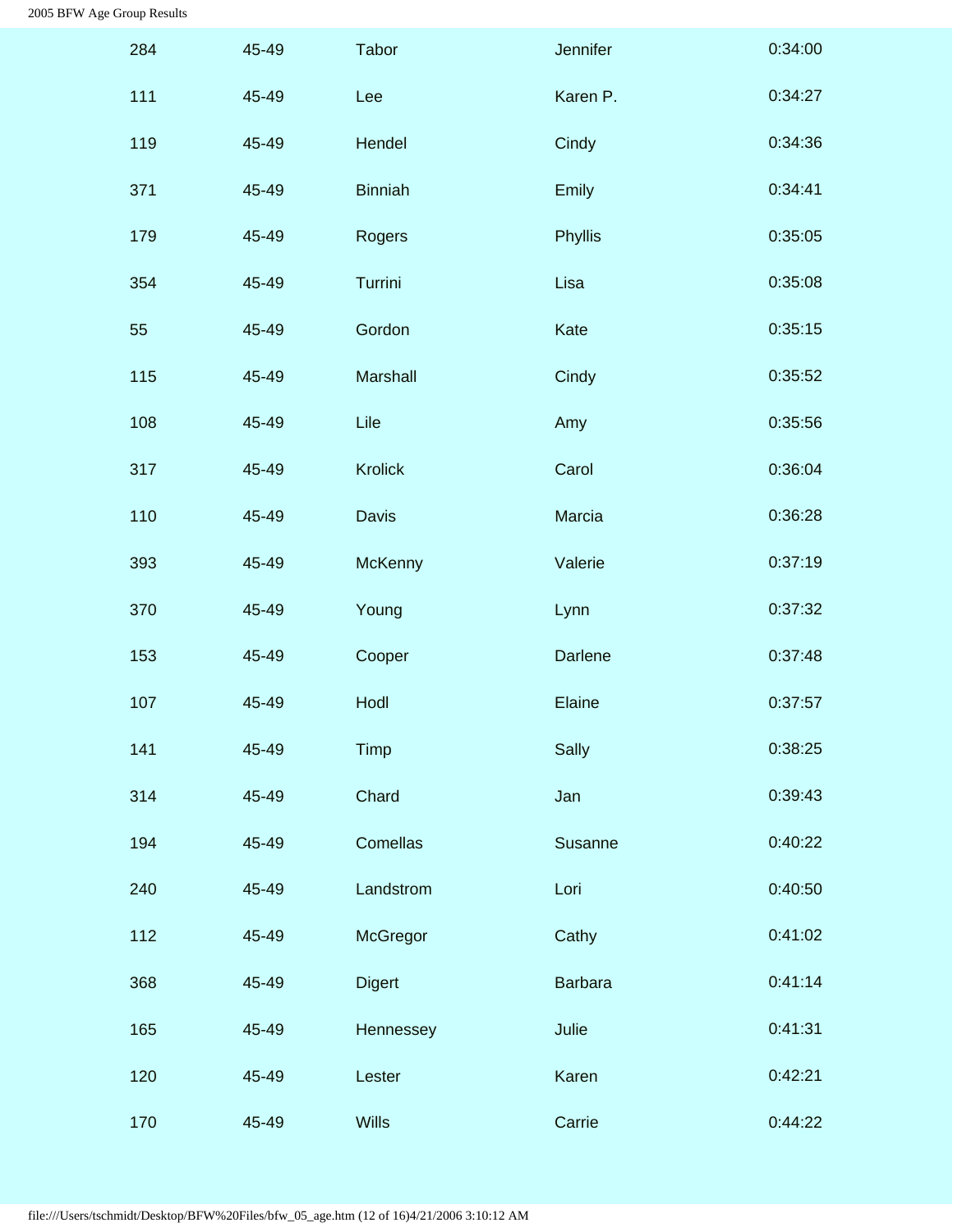<span id="page-29-0"></span>

| 285 | 45-49 | Wanat           | <b>Bonnie</b>  | 0:45:10 |
|-----|-------|-----------------|----------------|---------|
| 263 | 45-49 | <b>Steen</b>    | Catherine      | 0:45:56 |
| 171 | 45-49 | Cochlan-Vendl   | Mary           | 0:48:07 |
| 116 | 45-49 | Constantine     | Wendy          | 0:48:47 |
| 145 | 45-49 | Field           | Paula          | 0:49:31 |
| 152 | 45-49 | Walters         | Marla          | 0:50:05 |
| 386 | 45-49 | <b>Bradley</b>  | <b>Beverly</b> | 0:50:08 |
| 255 | 45-49 | Fischbach       | <b>Danita</b>  | 0:51:56 |
| 292 | 45-49 | <b>Hicks</b>    | Lynn           | 0:56:36 |
| 387 | 45-49 | Cahalane        | Donna          | 0:58:59 |
| 389 | 45-49 | Hulse           | Elaine         | 1:04:02 |
| 313 | 45-49 | <b>Keck</b>     | Kathy          | 1:05:35 |
| 323 | 45-49 | Geddes          | Mary           | 1:29:40 |
| 57  | 50-54 | Martin          | Margaret       | 0:28:18 |
| 41  | 50-54 | <b>Follett</b>  | Jill           | 0:28:37 |
| 262 | 50-54 | Arnett          | Wendy          | 0:28:44 |
| 10  | 50-54 | Ronsse          | Annie          | 0:28:50 |
| 15  | 50-54 | Yamauchi        | Lesley         | 0:29:47 |
| 122 | 50-54 | <b>Tibbetts</b> | Elaine         | 0:32:19 |
| 58  | 50-54 | Anthony         | Gaylee         | 0:33:44 |
| 320 | 50-54 | Caldwell        | <b>Barbara</b> | 0:34:09 |
| 160 | 50-54 | Nixon           | Kate           | 0:34:23 |
| 125 | 50-54 | Durnford        | E Travis       | 0:34:25 |
|     |       |                 |                |         |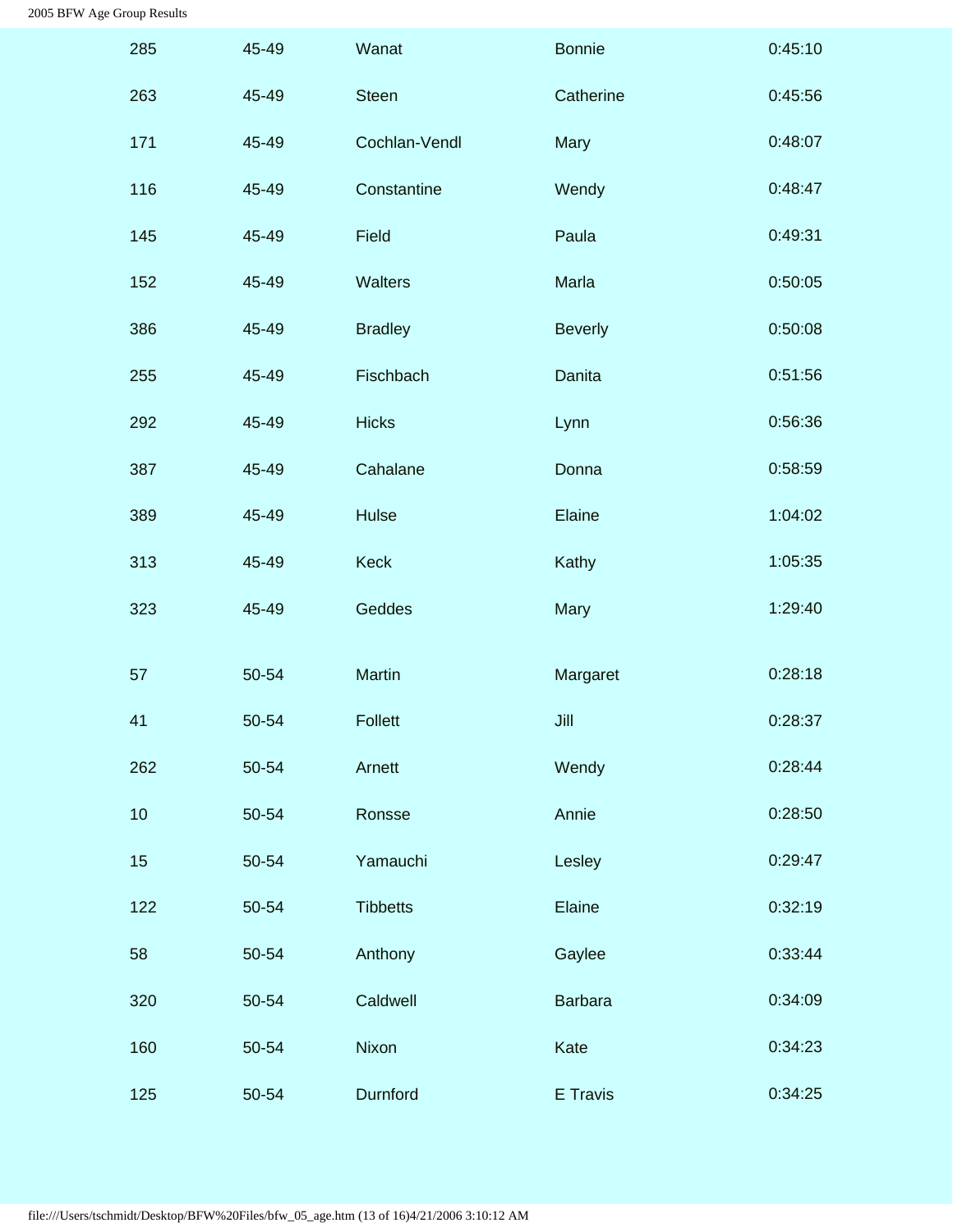<span id="page-30-0"></span>

| 196 | 50-54 | Yarborough      | Linda          | 0:36:23 |
|-----|-------|-----------------|----------------|---------|
| 66  | 50-54 | Newgaard        | Colleen        | 0:37:41 |
| 216 | 50-54 | <b>Moses</b>    | Nancy          | 0:37:56 |
| 358 | 50-54 | <b>Nyce</b>     | Robin          | 0:38:19 |
| 127 | 50-54 | Marinucci       | Colleen        | 0:38:41 |
| 167 | 50-54 | O'Grady         | Katherine      | 0:38:46 |
| 142 | 50-54 | James           | DeLynn         | 0:39:00 |
| 222 | 50-54 | Rhyner          | Mary           | 0:39:57 |
| 32  | 50-54 | Rettmann        | Valerie        | 0:40:02 |
| 241 | 50-54 | Orr             | Terri          | 0:40:15 |
| 126 | 50-54 | Funatake        | Jeanne         | 0:40:23 |
| 192 | 50-54 | Oldfield        | Colleen        | 0:41:29 |
| 124 | 50-54 | Hartz           | Lynn           | 0:42:58 |
| 121 | 50-54 | Allen           | <b>Barbara</b> | 0:44:59 |
| 287 | 50-54 | <b>Zidek</b>    | Irene          | 0:45:30 |
| 342 | 50-54 | Meehan          | Rosa           | 0:47:28 |
| 340 | 50-54 | Newman          | Anne           | 0:48:11 |
| 321 | 50-54 | <b>Briggs</b>   | Sheryl         | 0:48:17 |
| 172 | 50-54 | Meyer           | Deb            | 0:52:27 |
| 173 | 50-54 | <b>Kobes</b>    | <b>Niki</b>    | 0:56:09 |
| 361 | 50-54 | Shew            | Nora           | 0:57:15 |
| 286 | 50-54 | <b>Matthews</b> | Julie          | 1:06:10 |
| 316 | 50-54 | Lindquist       | Susan          | 1:10:35 |
| 59  | 55-59 | Irving          | Ev             | 0:33:51 |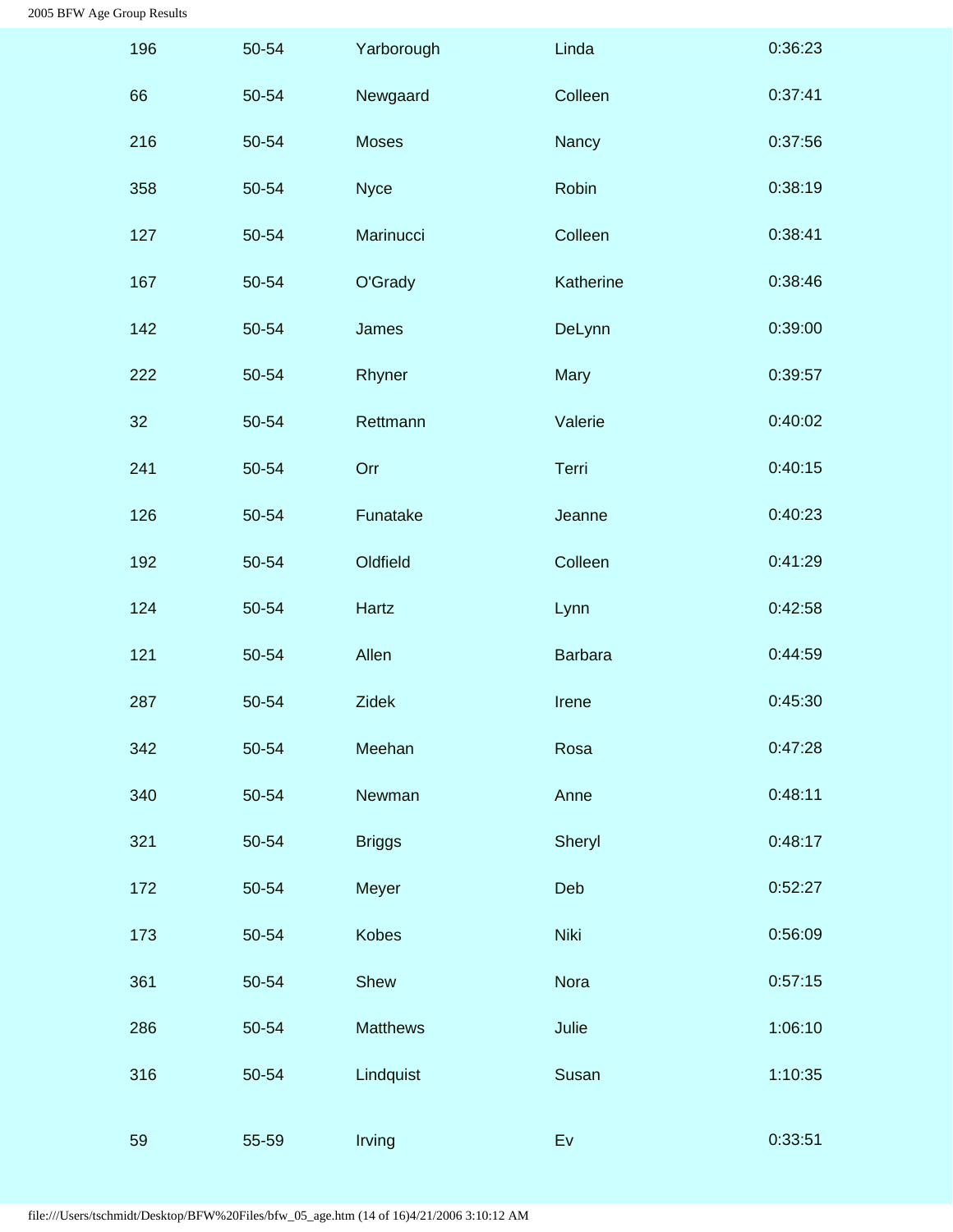<span id="page-31-1"></span><span id="page-31-0"></span>

| 43  | 55-59 | Waters         | Carol          | 0:33:58 |
|-----|-------|----------------|----------------|---------|
| 133 | 55-59 | Estenson       | Sandra         | 0:36:22 |
| 128 | 55-59 | Fischer        | Jeanne         | 0:37:33 |
| 60  | 55-59 | Predeger       | <b>Betty</b>   | 0:38:04 |
| 157 | 55-59 | Knudsen        | Janet          | 0:38:18 |
| 217 | 55-59 | Abercrombie    | <b>Barbara</b> | 0:40:16 |
| 392 | 55-59 | Viteri         | Marie          | 0:41:18 |
| 42  | 55-59 | Fison          | Susan          | 0:42:14 |
| 129 | 55-59 | Rushing        | Diana          | 0:46:36 |
| 144 | 55-59 | McIntosh       | Jane           | 0:47:10 |
| 158 | 55-59 | Schweitzer     | Suzanne        | 0:47:18 |
| 131 | 55-59 | <b>Clark</b>   | Jo             | 0:49:36 |
| 288 | 55-59 | <b>Sutliff</b> | Mary Jane      | 1:13:42 |
| 28  | 60-64 | Mohwinkel      | Diane          | 0:32:44 |
| 134 | 60-64 | <b>Barnett</b> | Diane          | 0:36:54 |
| 218 | 60-64 | Johnson        | Sandy          | 0:38:33 |
| 135 | 60-64 | Imle           | Linda          | 0:38:38 |
| 247 | 60-64 | Whitlock       | Jackie         | 0:39:32 |
| 146 | 60-64 | Dale           | Kathy          | 0:42:23 |
| 136 | 60-64 | Cashen         | <b>Marty</b>   | 0:47:29 |
| 308 | 60-64 | Workman        | Karen Wood     | 0:52:08 |
| 364 | 60-64 | Engelke        | <b>Marlyss</b> | 0:56:10 |
| 219 | 65-69 | Hensel         | Mary           | 0:38:15 |